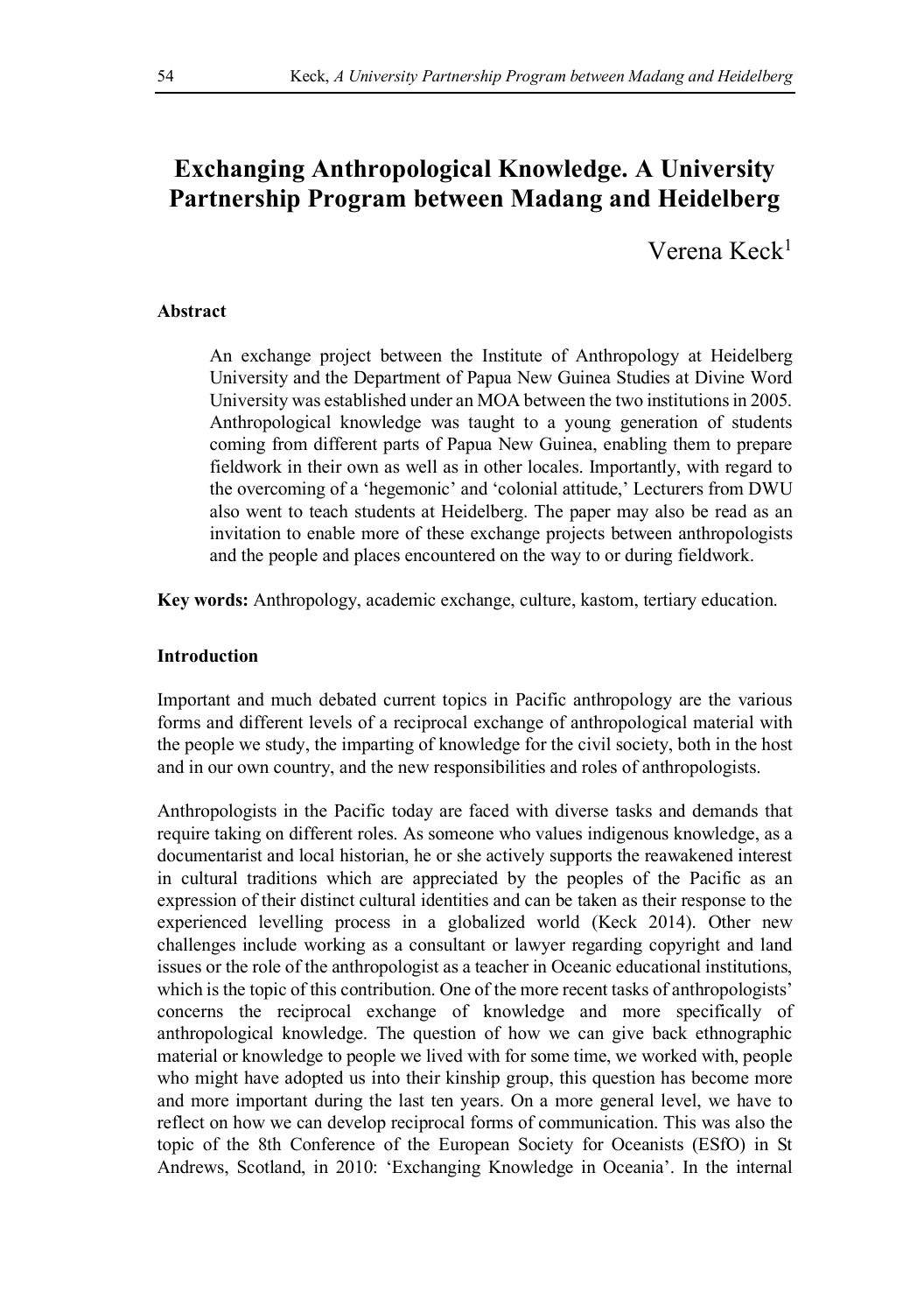description of the conference topic, it was written: 'Oceanic peoples and Oceanist academics share a contemporary dilemma: how to re-describe and transfer knowledge and so make their cultural resources useful, effective and resilient in the contemporary world. But what kinds of 'knowledge' are at stake? ... What kinds of new social relations might we create between Oceania and European-based universities in the twenty-first century?' (Crook 2010).

One of the rare studies on the theme of reciprocity of ethnographic material is Sjoerd Jaarsma's edited volume *Handle with Care: Ownership and Control of Ethnographic Material* (2002), where a number of well-known scholars working in the Pacific address the complex questions of property and the returning of field material and publications. Despite all the different positions, the authors agree that this process of returning knowledge has to be handled in a well thought out way, and that the chances and risks inherent in it have to be carefully balanced. A more recent contribution *Relations and Products: Dilemmas of Reciprocity in Fieldwork* has been compiled by Glowczewski et al. (2013), wherein the authors, anthropologists, historians and linguists reflect on the 'products' of their field research and the consequences of this exchange. It takes place on different levels, between the researcher, the local host community, the civil society and academia and, accordingly, differing demands are raised and various evaluations are made.

In this contribution I focus on yet another, related form of reciprocity – not the returning of tangible field data such as publications or photographs to the local community ('the village'), but a university partnership exchange program in anthropology between the Divine Word University in Madang, Papua New Guinea, and the Institute of Anthropology at Heidelberg University. It represented a different way of 'giving back' anthropological knowledge and insights that have been shared with the anthropologists Jürg Wassmann and myself, by two Papua New Guinean societies, the Nyaura (West Iatmul) people in the Sepik region, East Sepik Province, where Jürg Wassmann has been doing field research since the 1970s, and the Yupno people in the Finisterre Range, Madang and Morobe Provinces (where Jürg and I have repeatedly done fieldwork since 1986). This fieldwork material from the Sepik and the Yupno (cf. Keck 2005; Wassmann 2016) was decisive for our academic anthropological career, and to now train Papua New Guinean students in Pacific anthropology seemed to be a logical step and a viable way of demonstrating reciprocity and exchange of knowledge.

# **Background**

The beginnings of this partnership project lay with a number of research traditions, facts, and fortunate circumstances and go back a number of years. Being trained in anthropology in the 1970s and 1980s at the Institute of Anthropology at Basel University under the auspices of Meinhard Schuster had meant a fieldwork-oriented, ethnographic education with a regional focus on Oceania and, more precisely, Papua New Guinea. In addition, at the Institute at this time, a number of colleagues were working on a long-term project, the *Historical Atlas of Ethnic and Linguistic Groups*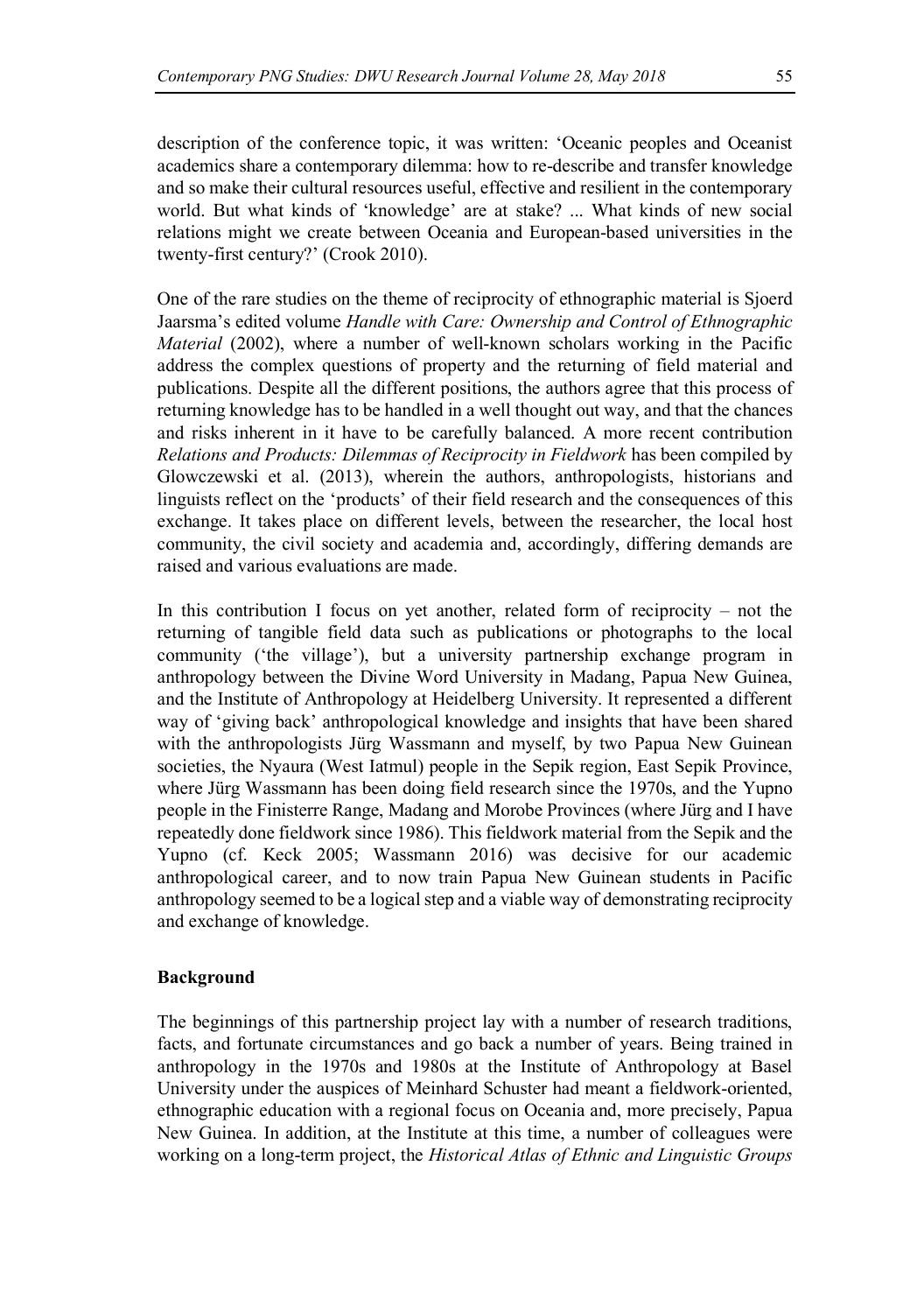*in Papua New Guinea*. The aim was to establish an overview of the increase of knowledge about ethnic and linguistic groups in the various regions of Papua New Guinea, such as Madang, Sepik and Highlands, islands such as New Britain, New Ireland and Bougainville and other regions. On a temporal scale, the Atlas was structured into five periods, beginning in 1873 (the year of Captain John Moresby's landing) and ending in 1975 with Papua New Guinea's independence. All published sources and information were compiled according to the five temporal periods (cf. Keck 1995; Schuster 1995; Wassmann 1995).

I was working on the Madang section, and through this work of compiling sources and data I became quite familiar with the research situation, the enormous cultural and linguistic diversity and the anthropological knowledge available on these local societies in the Madang region. It became evident that, compared to Sepik river cultures ('over-researched', as a senior anthropologist in Port Moresby remarked) or Highland societies, anthropological research about the Adelbert Range and the Ramu River societies were rather scarce.

Added to this is the historic situation: at or around the time of the German colonial occupation of New Guinea in 1884, the first German missionaries arrived, and since these years, volumes of historical and anthropological studies were written in German containing rich historical descriptions. A larger collection of these manuscripts, written by missionaries from the Society of the Divine Word who worked along the North-East Coast of New Guinea, are preserved in the Noser Library of the Divine Word University in Madang but, because they are written in German, they are inaccessible to non-German speaking students and researchers. (It should become an important part of the students' internship in our project to catalogue these sources).

Since the beginning of the then-founded Institute of Anthropology at Heidelberg University in 1995 under the directorship of Jürg Wassmann, the regional focus was Oceania and, more precisely, Papua New Guinea.

All these facts, the regional Oceania focus, scarcity of anthropological knowledge about parts of the Madang province together with scientific curiosity, the desire to learn more about these societies and interesting historical sources led to a research project in 2003 called 'Person, Space and Memory in the Contemporary Pacific', <sup>2</sup> that was generously sponsored by the Volkswagen Foundation and provided grants for eight doctoral students, three of whom conducted fieldwork in three different Ramu-River societies (A.T. von Poser (2014) among the Kayan, A. von Poser (2013) among the Bosmun, Herbst (2016) among the Giri people, see also Meinerzag (2015), who did research among the Hinihon).

Because of its location and size, Madang was an ideal 'base camp' for our own field research among the Yupno people in the late 1980s, our 'outside world', a place for getting away from the village, a place with shops and a pharmacy, an ideal location for buying supplies, for relaxing for a few days and enjoying a cold beer by the sea, for scrutinizing data and rethinking topics, and, in the following years, a place with access to the internet. The infrastructure and local knowledge kindly provided and shared by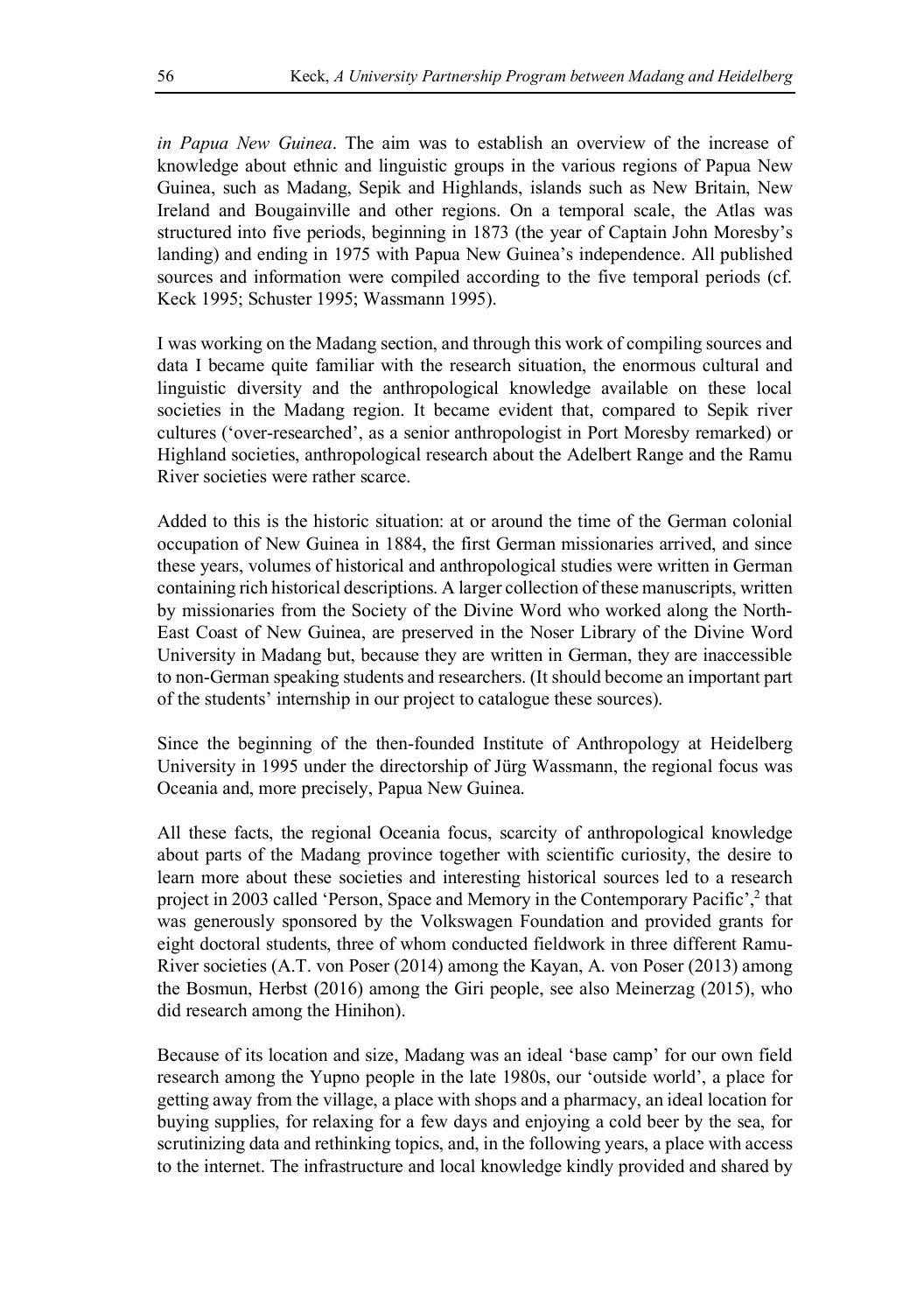Divine Word University colleagues in Madang and the hospitality of Diane Cassell of the Madang Lodge made Madang a very pleasant base station for Heidelberg anthropologists working in the rural regions of the north-east coast.



**Figure 1. Entrance gate of the Divine Word University (2008).**

Repeated visits for fieldwork among the Yupno as well as exploration trips within the Madang province to find suitable fieldwork locations for the doctoral students led to an increasing intensification of contacts with colleagues from the Divine Word University  $(DWU)^3$  in Madang. Mark Solon, then Dean of the Faculty of Arts, and Pat Gesch, Head of the Papua New Guinea Studies Department were very open-minded towards anthropology and invited us to give lectures.

In 1996 the Catholic Divine Word University was granted university status and, with Australian support, in the following years new buildings, the 'Friendship Library,' many computer labs and lecture halls were built. During the last twenty years the university expanded rapidly.

Today, with its five faculties (arts, business, health, education, theology) and approx. 3000 students, it is one of the leading academic institutions of Papua New Guinea.

Closer contact was also established with the University of Papua New Guinea Branch in Madang and its Head Greg Murphy<sup>4</sup> and, thanks to and together with him, numerous joint exploratory trips to Mikarew, Giri, Kayan, Bosmun and to other regions became possible.

As the first step in a planned closer cooperation between DWU and Heidelberg, in 2005 DWU and the Heidelberg Institute entered into a Memorandum of Agreement 'to share educational, cultural, human resource and research expertise' between the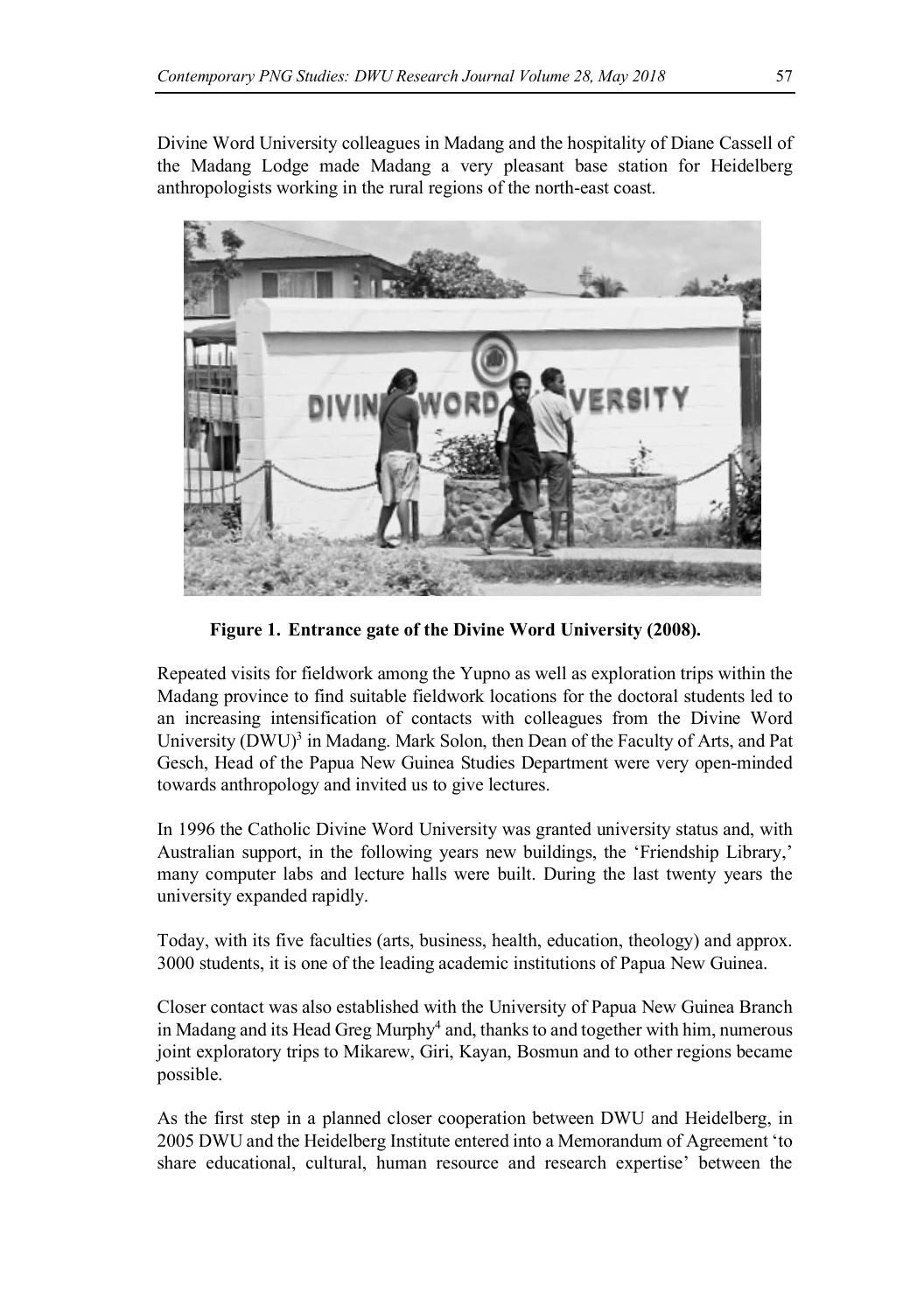institutions (Solon 2006: 2). Building on this Memorandum of Agreement, a concrete joint project was established and funded by the German Academic Exchange Service (DAAD). The DAAD offered an exchange program between German universities and universities in developing countries,<sup>5</sup> a program that was really customized for this purpose, and the project was funded from 2008 to 2011.



**Figure 2. DWU students under the banyan tree (2008).**

In these four years, a curriculum for anthropology was jointly developed and implemented as a Bachelor strand at the Papua New Guinea Studies Department at the Divine Word University. Another ambitious subsequent goal, the introduction of a Master of Arts in Anthropology and the establishment of a department of anthropology, however, could not be realized. In these four years, lecturers from Heidelberg regularly taught courses in Madang, and vice versa, lecturers from DWU came and taught in Heidelberg.

# **Why anthropology?**

Forty years after independence, Papua New Guinea today is confronted with a variety of problems. They include the turning of the societies traditionally characterized by a subsistence economy into a globalized monetary economy, the slow dissolution of traditional communities of solidarity into, under 'Western' influence, increasingly individualized two-class societies with many 'losers' who, in some cases violently, express their dissatisfaction, the migration of large parts of the population into towns, and the difficult approach of the political elite to power and money. Another factor is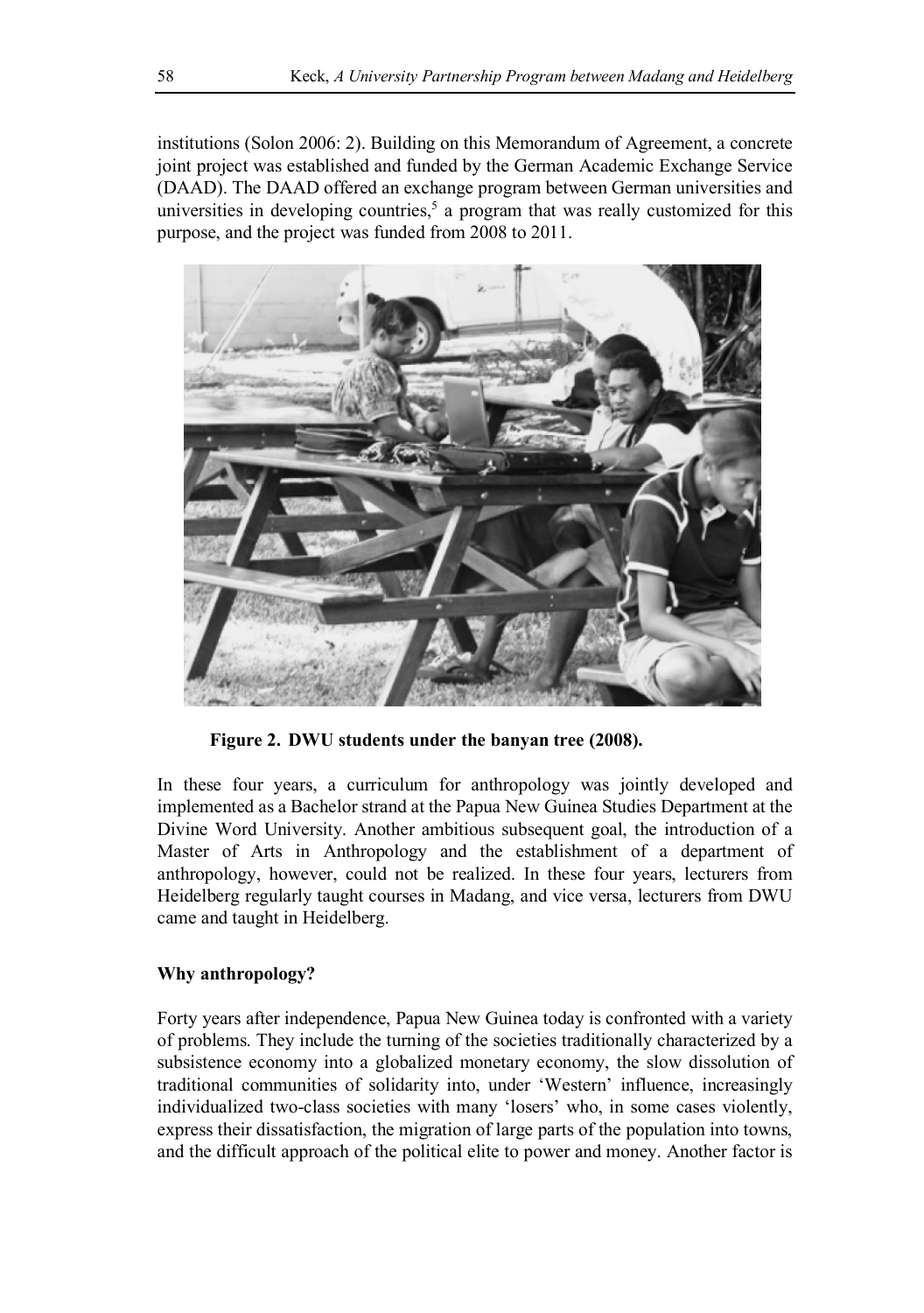a kind of health transition with new health issues. All these problems and their possible solutions confront the education system with major challenges. Papua New Guinea is also subject to rapid cultural change. In past decades, many Papua New Guineans – also under the influence of missionary work but, even more, under the influence of Christian fundamentalist denominations – have turned away from their own cultural past. Yet, at the same time, against the background of global processes and as a consequence of the general insecurity regarding goals in life and job opportunities, a return to identity-establishing traditions is taking place and there was and is associated with this a stronger interest in social or cultural anthropology.

Anthropology presents a chance to local people to understand and appreciate the cultural diversities of their country and apply them to social development strategies (Solon 2006: 1).

In our opinion, however, anthropology should not only investigate and document the uniqueness of the extremely different local cultures and, through teaching and learning, thus create awareness of the richness of indigenous knowledge systems in the Pacific but, by comparing them, also include other, Pacific and non-Pacific cultures. Topics such as globalization and migration, legal and medical pluralism, environmental pollution (climate change and the rising sea level, a threat to viability on numerous islands in the Pacific), mining and logging should also be considered. As a result, one's own positioning in an increasingly more interconnected world should become easier. To quote Mark Solon:

Students entering DWU come from various parts of PNG [Papua New Guinea]; they will, after graduation, become intellectual leaders, research initiators, change agents in nation building. Their abilities to design, implement change and lead research projects will raise awareness and confidence for the nation and its leaders when taking decisions and designing policies (2006: 4).

Anthropological training, the first goal alongside the academic education with its theoretical concepts, should promote appreciation of one's own cultural identity and traditions – with its over 800 different cultures and languages, Papua New Guinea possesses an enormous cultural diversity and many different world views. A number of languages are about to disappear and many cultures today face rapid transformations and many aspects of indigenous knowledge are going to be lost – forgotten, no longer shared, no longer regarded as a valuable resource, or abandoned in favour of modern, 'Western' knowledge. At the same time, a process that is known as *kastom6* can be observed in today's Pacific region. This reorientation towards *kastom* can, as the recently awakened interest in one's own language (see, for example Hawaiian, Maori or Chamorro people) shows, be seen as a clear attempt toward heterogeneity in a world that is becoming more and more globalized and homogenized. This *kastom* practice also allows a more conscious realization or strengthening of one's own cultural identity. Examples of such a *kastom* or of a revival of a form of knowledge that had almost been forgotten and that, especially when confronted with modern knowledge, has been regarded as inferior, are the knowledge of traditional healers and their herbal medicine, and traditional navigation as it occurs in Micronesia and other parts of the Pacific (Keck 2014). The two most recent examples of the latter are the Hōkūle'a, a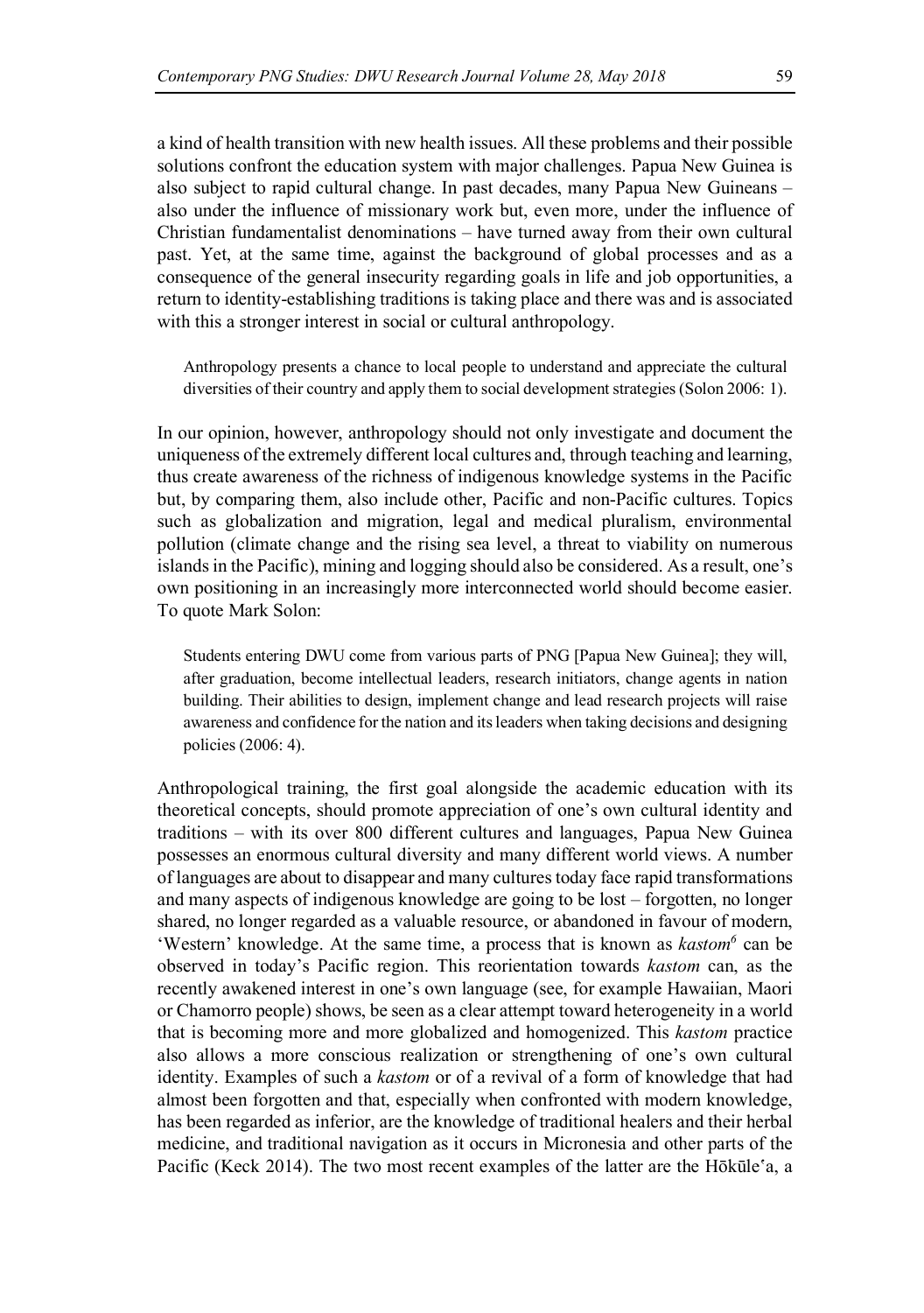replica of a traditional Hawaiian voyaging canoe that embarked on a three-year circumnavigation of the globe (Parker 2015) and the revival of large-scale outrigger canoes in Lihir, New Ireland documented in the film *Kabelbel* (Batty 2015).

Rates of local transformation have increased tremendously under post-colonial regimes: the forces of globalization, which rapidly distribute commodities, images, political and moral concepts across the region, have presented Pacific populations with an unprecedented need and opportunity to fashion new and expanded understanding of their cultural and individual identities. Although much important research on these processes has been done already and philosophies of building bridges between cultural traditions and modern ways of life have been conceptualized by various Pacific scholars such as − just to mention two prominent Papua New Guinean writers and scholars − the late Bernard Narokobi (and his 'Melanesian Way') or Steven Winduo (in his numerous essays and poems), crucial questions have remained unanswered, questions that should be reflected on and responded to by Pacific scholars themselves. Local voices and reflections on these ongoing transformations and the place of cultural traditions within these global changes should be heard and acknowledged.

Anthropological training should empower people to appreciate and pass on this local, indigenous knowledge. Many Papua New Guineans, old and young, villagers, urban dwellers, educated and uneducated people, are aware of and express their unease regarding the loss of their own cultural identity. This identity has albeit never been a static or homogeneous entity, has been profoundly shaped by one's own cultural traditions and practices, values, language and knowledge, and has given orientation in life and a sense of belonging.<sup>7</sup> Connected with this, a further goal is the development of tolerance towards other, alien or unfamiliar traditions, i.e. the promotion of transcultural competence and cultural sensitivity to alternative worldviews. The frequently characteristic local ethno-centrism should be eliminated: 'Anthropological understanding will reduce prevalent cultural stereotypes by creating a sensibility for ethnic and cultural values and diversities' (Solon 2006: 4).

Globalization and standardization have not only resulted in a certain uniformity but – and to the surprise of many – also in heterogeneity and new forms of cultural difference. 'Ethnic and cultural fragmentation and modernist homogenization are not two arguments, two opposing views of what is happening in the world today, but two constitutive trends of global reality' (Friedman 1994: 102). Anthropology has much to offer here, since it not only concentrates on and documents the richness and diversity of traditional cultures, but engages itself in the contemporary changes as well. In short: anthropology is not limited at all to *tumbuna samting*, to 'things of our ancestors' – an often heard assumption – but, as a dynamic, broad discipline, is especially suited for interdisciplinary work, and for addressing many issues that are relevant worldwide, for Pacific and other societies alike.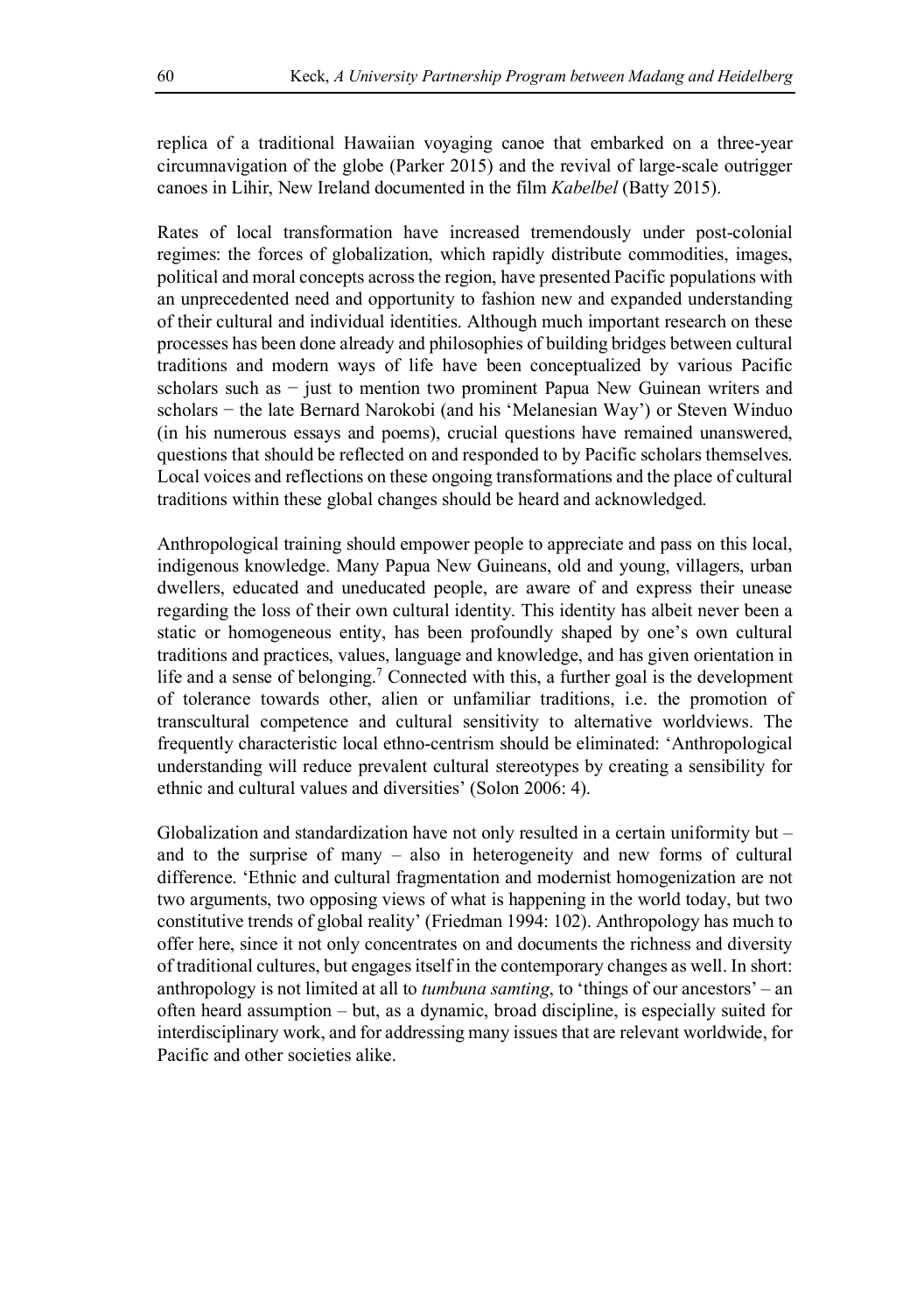### **Indigenous anthropology and Divine Word University students' comments**

Over the last decades, anthropologists have become more sensitive concerning their role as researchers and the expectations regarding the research results, their exchanges and the practical relevance for the people that they studied. Today, the voices of many indigenous Pacific scholars are becoming louder in their demand that western anthropologists should acknowledge the obligations and responsibilities arising from research-specific relations with people in Oceania.

Indigenous people observe that the anthropological material collected over many years by anthropologists is rarely returned to them, and they postulate the right to gain access to the recorded descriptions and analyses (Glowczewski 2005: 145).

Linda Tuhiwai Smith, herself a Maori and a professor in education as well as the director of the International Research Institute for Maori and Indigenous Education at the University of Auckland, very clearly expresses this in her book *Decolonizing methodologies: Research and indigenous people* (1999). Critical and sceptical vis-ávis the participation, the usefulness and the benefit of many 'Western' projects and as a way to keep control over indigenous knowledge, many indigenous people today want to actively participate in defining research topics and conditions − a fact anthropologists have to acknowledge and to deal with.

To train young Papua New Guinea students to become 'indigenous anthropologists' was therefore seen as a valuable way of reciprocity and a way towards sustainability. It is, too, a longstanding demand made decades ago by Louise Morauta, who was teaching at the University of Papua New Guinea at the time (Morauta 1979, see the comments by Sullivan 2014).

In many statements by the students, their actual situation of 'finding themselves between two worlds' becomes plainly apparent. Tradition is seen as a 'backbone', culture as something one can be proud of, but a strongly developed national identity as young Papua New Guineans is also expressed (Becker 2010a).

Gaius, a DWU student, states:

I think culture are the social norms, rules and laws, it brings about the conduct of you in the society, and traditions, I call them basically the  $(\ldots)$  physical practice of culture, that is like singing, dancing, the *bilas*, the attire they use during dances or songs, meetings. I believe it is very important because (…) as a proud Papua New Guinean I would say it is (…) our backbone. Without culture, there would not be any partnership within a society, all societies are bound together because of culture, it is a belief, tradition, practice, that has been passed on, and so I would say it is very important. Of course I will pass it on. But it will depend on how much of the changes that are coming about, the westernized changes and other changes that are going on. We have to change in order to live. If we are not changing, we won't go anywhere. So I believe as I pass my culture and traditions on to my children, it will not be the original one, but it will be a bit changed, modified (...).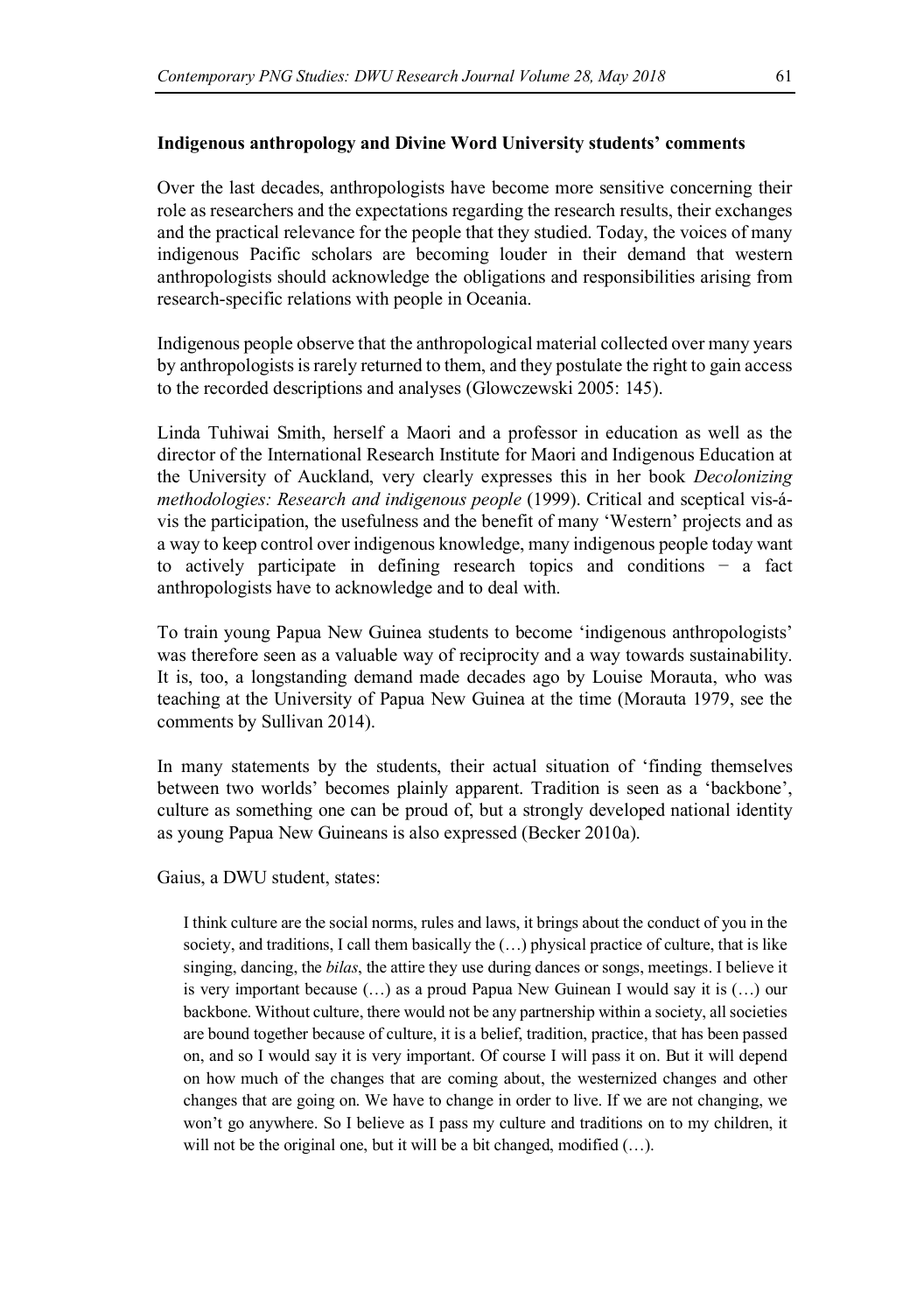And asked: 'Are you proud of your culture?', he answered, 'Yes of course, I am proud to be an Eastern Highlander,' and Jimmy, another DWU student, adds: 'I am very proud of my culture, it makes me identify myself as an individual and makes me into an element of what this society, the overall Melanesian society, demands!'.



**Figure 3. Cultural Day at the Divine Word University, a student in her traditional** *bilas* **(decoration) (2009).**

Sarah remarked (Becker 2010a):

For me tradition means a lot of things, it could mean the way of life, or the way we are here, the way we have grown up doing things, our traditional dresses and the way, you know, social activities we take part in, things like marriage ceremonies and mourning sessions, and a lot of social activities in our village could mean my tradition. It could mean the type of food that I eat, or the kind of attitude that I have, it could also mean my traditions, something that has been part of me, and it is installed in me, it has been passed on from generation to generation, the way of life! Ruth shared this opinion: Culture gives me a place of belonging because I grew up in the city, it is like people identify you not by who you are but where you are from, like they see me and think 'Oh, she is from the islands.' So for me to maintain my culture is a very important thing. So if I don't know my culture, I am (…) how would I say, I am [in Tok Pisin] *mipela tok olsem em i man nating o em i meri nating*. I am just someone, I do not have a background or anything like that. So yeah, my culture is very important, not only for myself but like for me to pass on and to teach like to my nieces or my nephews or my own children. For me personally, my tradition and culture, it shapes me, it shapes my attitude or my personality, so like wherever I go, I conduct myself, it goes back to my cultural roots or how my parents have told me according to cultural values.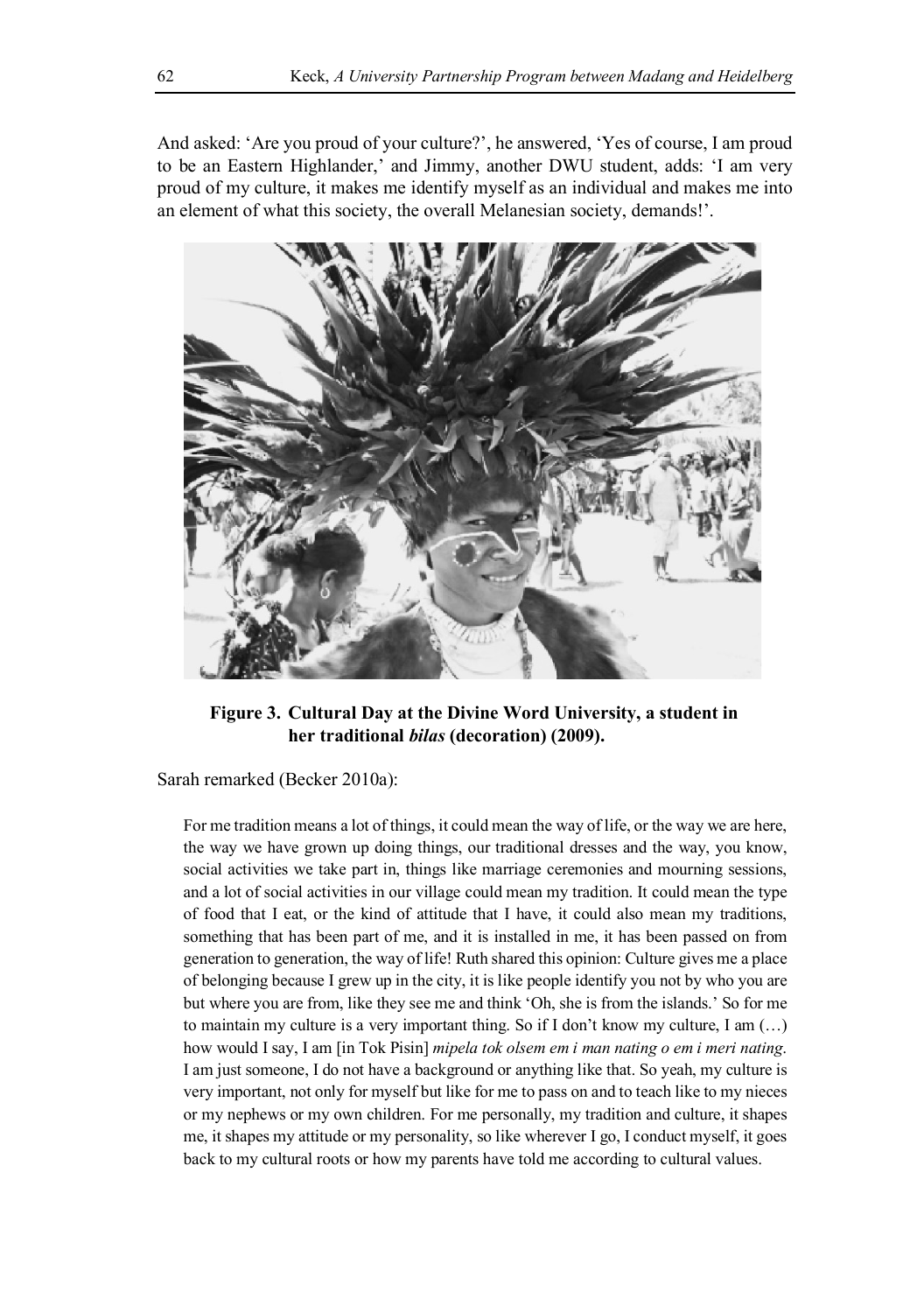As these statements make clear, culture is understood by the students more as a 'stable package' and definitely 'territorialized' and not as 'fluid or unbounded' and thus in no way corresponds to a contemporary anthropological concept of culture. A concept discussed by the students and held to be positive is the 'Melanesian Way' developed by Papua New Guinean philosopher, writer and politician Bernard Narokobi, a philosophy that invites one to build a bridge between indigenous, cultural traditions and modern ways of life.

University training is critically reflected, together with the wish for a qualified education; a good professional position is also expected by the parents as a 'return on investment.' But the value of one's own culture is also discussed, as is the missed chance of getting to know the local 'traditional' village life, which parents often judge in a derogatory manner.

The difficult balance between modernization and global influences as well as the preservation of autonomous cultural traditions which are definitely seen as valuable, meaningful and identity-constructing, is described by Lawinia, who describes her situation as follows (in Becker 2010a):

We are caught between two worlds and I think it had a lot of influence on our traditions that we seem to be forgetting our traditions, which some traditions are very good and we should uphold, and soon we realize that it is too late (…).

The Divine Word University students had their own opinion on anthropology and its value for them.<sup>8</sup> When asked which topic the students would like to learn more about, an often heard answer was 'Cultural or Social Anthropology'.

I would like to learn more about Social Anthropology especially in regard to changes that are taking place − cultural shifts.

I like to learn more about indigenous anthropology and how it is influenced by Western academics.

I am from a village in a rural area, therefore I feel that learning anthropology is very important to me. I would like to suggest that anthropology must be a field of its own! DWU should have a department of anthropology in the future.

Any topics of anthropology that are of relevance to the contemporary PNG and Pacific societies should be taught to students, and should be given enough time because the pool of knowledge about our society is [more] present in anthropology than any other discipline.

Personally I would like to learn more about methods of decolonizing and the recovery of many traditions. In addition, to learn how indigenous people can represent and talk about their own culture rather than having Western representation.

Because I come from a country which consists of diverse cultures, languages, beliefs etc., I'd rather want to learn more about Cultural Anthropology.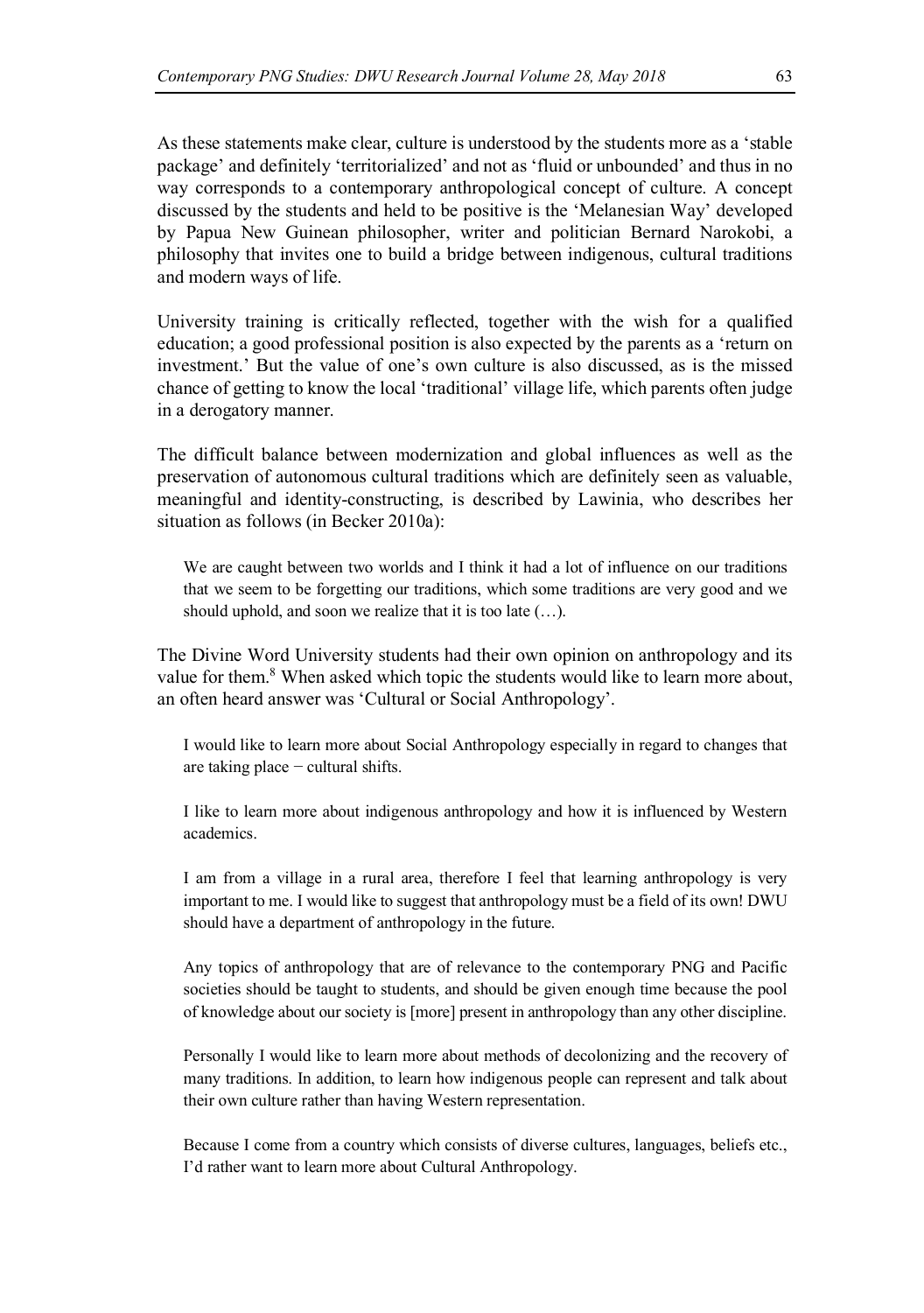And:

I liked this course, it helped me a lot in reflecting my own culture and traditions back home  $(\ldots).$ 

I would like to learn more about the different cultures and how they influence our politics/politics of the world.

I learned about many different views on the ways of living in different societies all around the world. It is very interesting to learn about different cultures and compare them with my own.

Or, very short:

All in all, this course was the BOMB!!!

And on the 'Globalization in the Pacific'-course students commented:

I enjoyed studying this unit. (…) I've learned that culture is a process and that there is constant change. I see that globalization may be helping in some way but in the end, it will take away our culture and traditions and destroy the link we have with our ancestors, our way of life and our sole identities as indigenous people and as Papua New Guineans.

This unit 'Globalization in the Pacific,' I believe will be useful in decision-making on socioeconomic developments because if the understanding of a people, culture and society is clearer, then better choices and decisions can be made to benefit all.

### **The program: topics and experiences**

The first aim of this academic exchange has been the implementation of an anthropology curriculum within the already existing Bachelor of Arts (BA) program of the Papua New Guinea Studies Department, Faculty of Arts. It was addressed to all students, from year one to year four, and integrated or complemented already existing courses such as 'Gender Issues,' 'Comparative History of Indigenous People' and 'Melanesian Religion.'

The course topics, the system of assessment and practicalities such as visa, accommodation, office space, literature, technical infrastructure (photocopies, access to Internet, Moodle – an open-source learning platform, data projector and so on) had been discussed in Madang during previous visits, and following these talks and also based on our own teaching experiences, we developed teaching courses with topics such as 'Introduction to Cultural Anthropology,' 'History and Theories of Anthropology,' 'Interpreting Cultures,' 'Research Methods in Anthropology,' reading courses of classical and contemporary ethnographies, scientific report writing, 'Globalization in the Pacific,' a medical anthropological lecture series about aspects of the ongoing 'Health Transition' in the Pacific, and a film series with the topic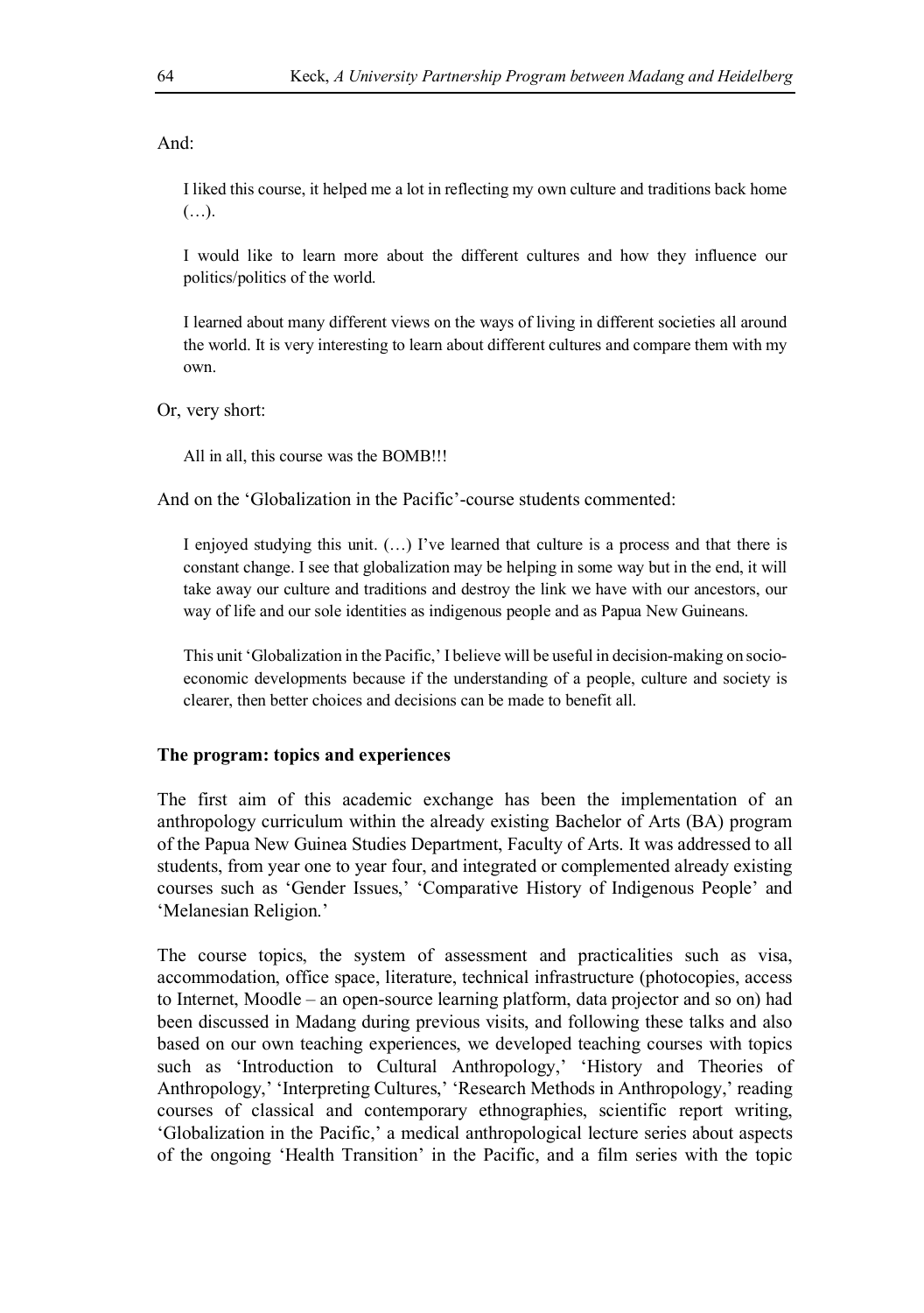'People and Land.' The teaching material and the movies were given to colleagues in Madang. The teaching language was English, sometimes Tok Pisin.

Teaching experiences by Madang colleagues in Heidelberg and vice versa were central aspects of this exchange program in these four years, 2008 to 2011.



**Figure 4. Reading Malinowski's** *Argonauts* **with students at Divine Word University (2008).**

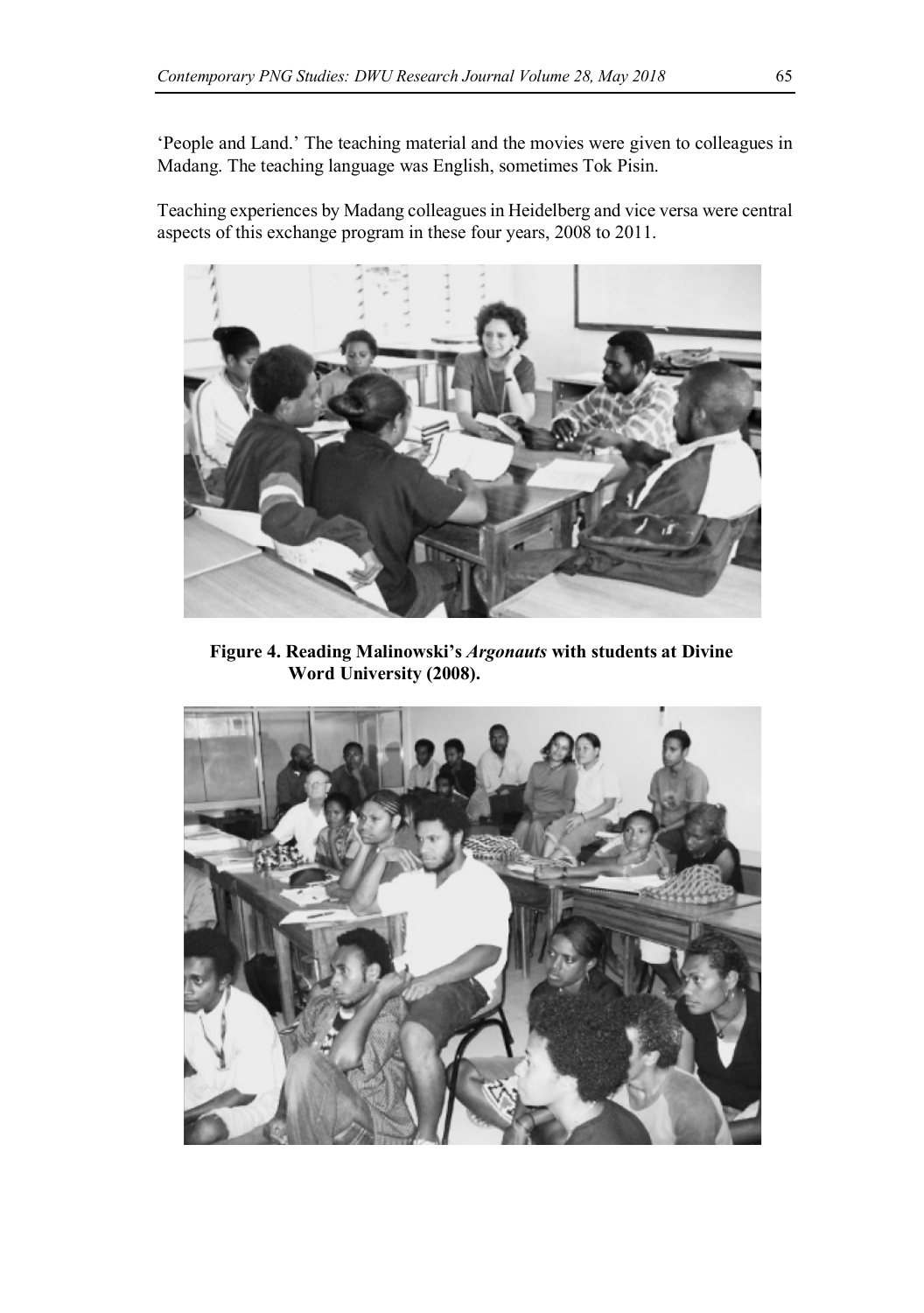# **Figure 5. 'Interpreting Cultures'-course, Divine Word University 2008 (with Pat Gesch as guest auditor).**

Mark Solon was the first Papua New Guinean lecturer in this reciprocal exchange and taught a course in Heidelberg with the title 'Melanesian World View of Land and Development,' a central theme in understanding the very close social, spiritual and cosmological relationship of people with their land and their place of living. Anastasia Sai from DWU offered a course on gender constructs in the contemporary Pacific. Heidelberg students therefore had the chance to learn about Papua New Guinea, the Pacific and its current issues from Pacific scholars who presented based on first-hand subjective experiences and with insights that were different from those non-Pacific scholars could give. The Pacific scholars looked at how sex and gender shaped gender relations between women and men in the different Pacific societies. Anastasia Sai commented on this exchange and on broadening perspectives: 'Having a different perspective contributes to quality. The Papua New Guinea way is not the only way, we have to learn there is a bigger world out there and we are in this big world' (Becker 2010b).



# **Figure 6. Staff meeting, Divine Word University 2008. From left to right: Anastasia Sai, Mark Solon, Anita von Poser, Pat Gesch, Jürg Wassmann, and Alexis von Poser (from behind).**

In addition, a number of Heidelberg students<sup>9</sup> were involved in this program. In the form of internships, they had different tasks and gained diverse experiences as being tutors, working in the archives of the Noser library, cataloguing German manuscripts, designing an inventory file and establishing an inventory in the local museum, *haus tumbuna*, in Madang as well as participating in film projects. The time in Madang also gave students the chance to conduct their own research for their MA theses and eventually to return to Papua New Guinea for a doctoral thesis. What could not be accomplished was sending Papua New Guinean BA students to Heidelberg – the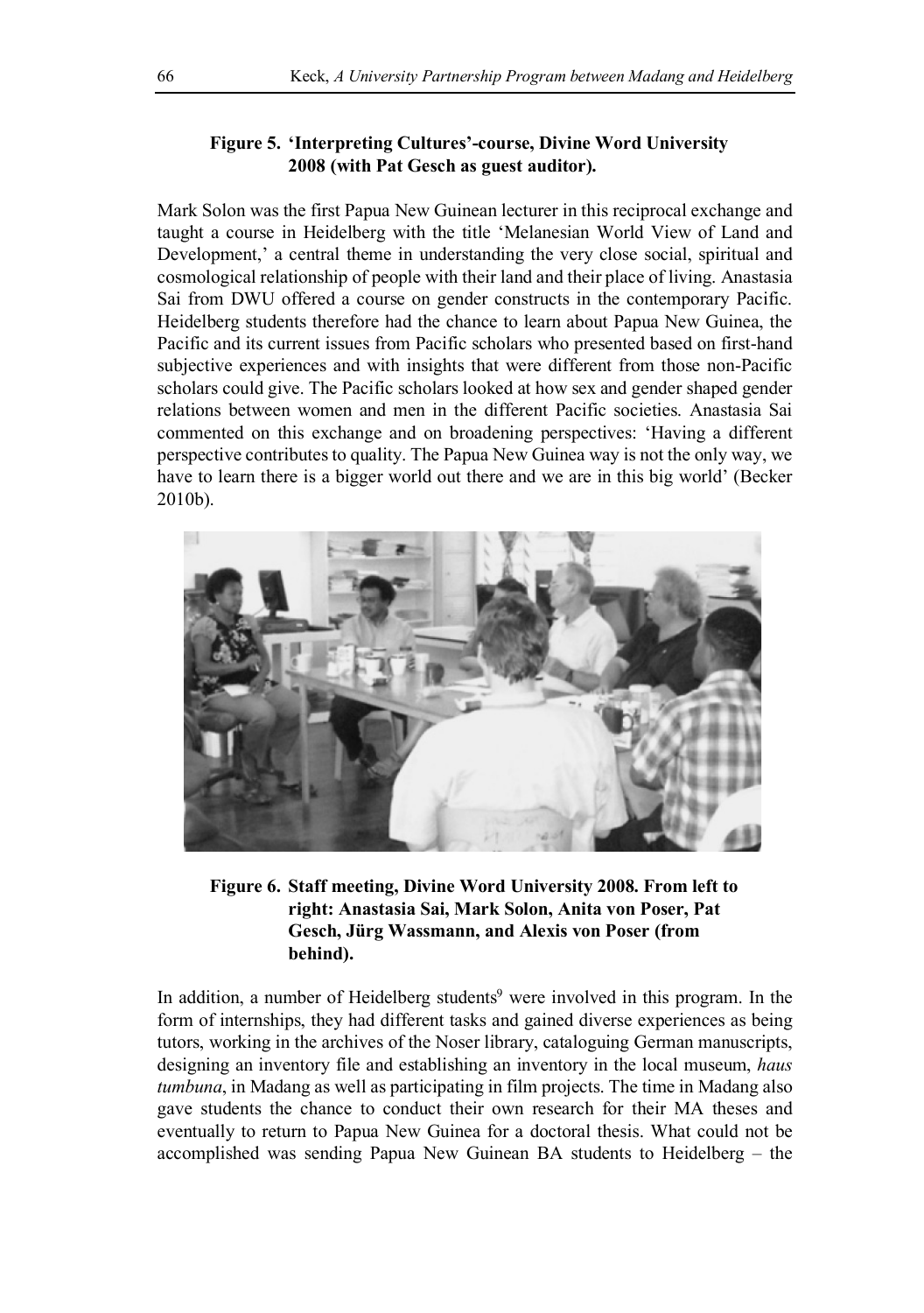exchange of students was, on the one hand, not sponsored by this program, and even if we had found the means for this, on the other hand, due to language barriers (since almost all courses on a BA level in Heidelberg were and are taught in German) postgraduate (MA) students would benefit considerably more from such a study trip to Heidelberg. They would more likely then possess the qualifications required for admission to begin studying at a German university.

For the Heidelberg anthropologists taking part in this exchange program, the teaching at Divine Word University was a challenging experience that really questioned their own professional self-conception.

It was a great chance to try to inspire the students coming from so many different regions with differing biographies and to make them enthusiastic about anthropological topics. And we learned that what seems for us here in Europe an important part of anthropological teaching – reading books by the famous Bronislaw Malinowski, the founder of British social anthropology, or discussing important texts such as Clifford Geertz's seminal article about the Balinese cockfight, are for Papua New Guinea students of medium interest at best. We tried to include material that they could identify with – work by Pacific scholars, texts or modern Pacific ethnographies and many films that turned out to be very good and popular didactic tools. Among these films, the 12 twenty-minute episodes of *Elsewhere* (2002), directed by Nikolaus Geyrhalter, presented people from very different cultural and geographical backgrounds, Sami, Tuareg, Himba, Korowai, Rei Matau (from Woleai in the Central Caroline Islands), Ladakhis, Sardinians and others. Recent productions were the Marshallese movie *Morning Comes So Soon* (Condon and Cruz 2008), a story about a Marshallese boy and a Chinese girl who fell in love and became outsiders – the story ending with a suicide; the movie *Sun Come Up* (directed by Jennifer Redfearn 2010) about the relocation of Carteret Islanders, or *Crater Mountain Story* (2008), directed by Papua New Guinea filmmaker Martin Maden.

Given Papua New Guinea's rapid socio-cultural transformation and confronted with a number of social, ecological, and medical problems, some of these topics should be addressed in the respective Master units.

The topics include the high rate of crime and violence especially in towns, or (locally often connected to sanguma [sorcery] accusations) the increasing number of HIV/AIDS infections, and new and large mining and fishery projects with long-lasting, huge socio-ecological impacts, such as Ramu Nickel, the planned Frieda River mine, the PNG LNG project or the Pacific Marine Industrial Zone. These Master units had been developed in 2010, but to date an MA in anthropology could not be realized, and the units exist only on paper. These MA units have close ties to indigenous knowledge systems and, at the same time, most of them are strongly oriented towards applying the knowledge, i.e. allowing the students to find jobs. They cover topics that colleagues in Madang think are relevant and important for Papua New Guinea today. The topics included 'Global Processes and Local Identities in the Pacific,' 'Issues of Indigeneity: a Comparative Perspective,' 'Selected Readings in Anthropology,' 'Anthropology of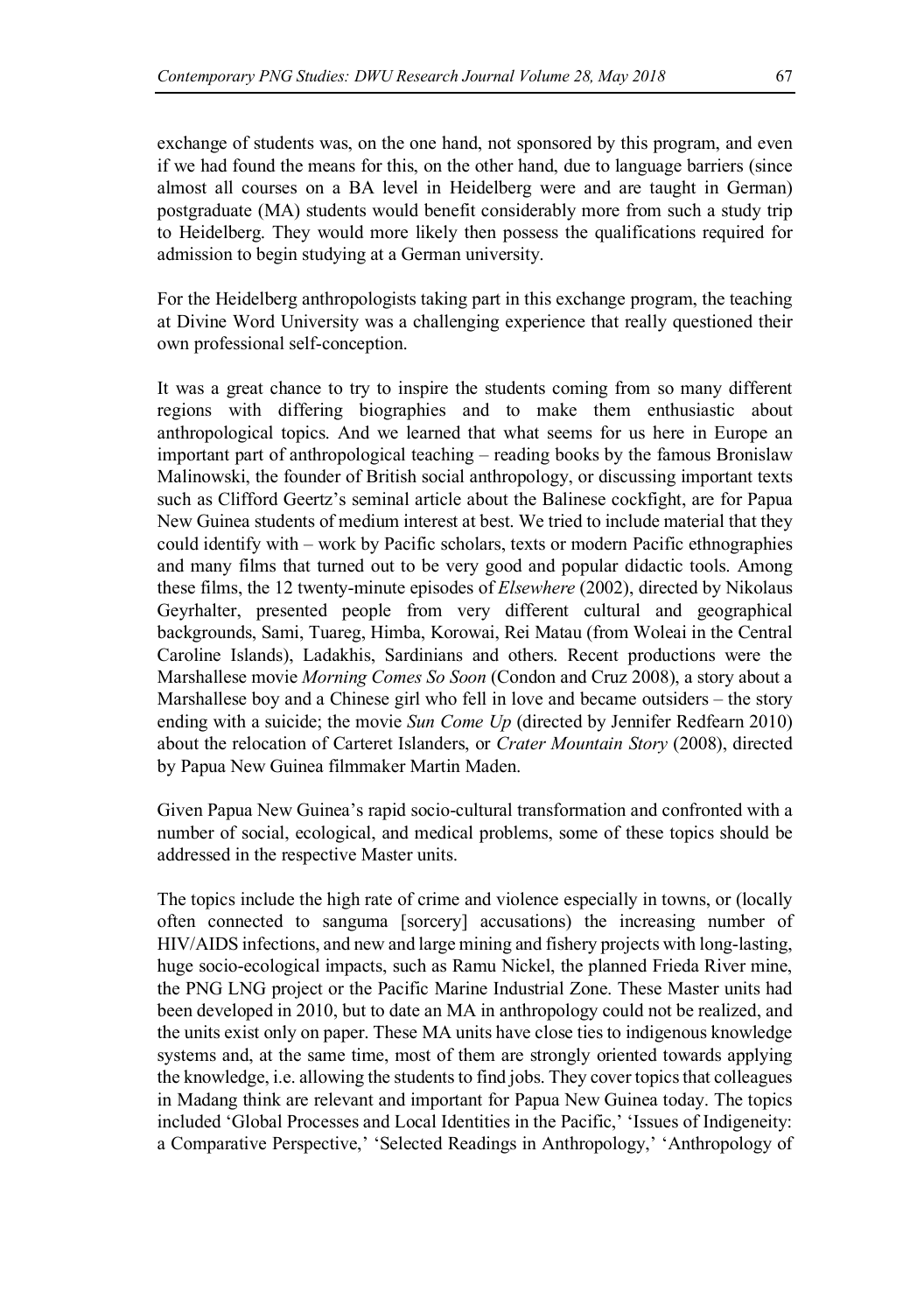Museum and Tourism,' 'Medical Anthropology,' and the following three that should be presented in somewhat more detail.

# *Media Anthropology*

Media anthropology is a recent and growing sub-discipline of anthropology, and its emergence is closely related to the on-going global expansions of the media and the processes in which flows of new technologies such as mobile phones, telecommunication, information technology, and the Internet distribute and propel news, images, new values and meanings around the globe at high speed and intensity. The field of media anthropology covers a broad range of topics: media participation, the cultural and social aspects of mass media, its usage and its active reception by various audiences, the representation of others and selves, culture and gender in the context of the media (questions of the perpetuation of stereotypes, of indigenous ways of presenting selves etc.), and the manifold influences that film and media have on cultural worlds.

Besides the critical understanding and knowledge of media (the side oriented towards theory), the unit aims to provide students with practical knowledge of visual and media anthropology. Especially in the Pacific region with its traditionally oral cultures, documentary and ethnographic film and other visual and auditory means are useful, creative tools for documenting traditional and new cultural forms in contexts undergoing transformation. They are also tools that allow for an active indigenous, local participation and the development of a community-based production of documentaries ('indigenous filmmaking'). As we realized in the Bachelor courses, where we used a number of films to delve into various topics we discussed, they provoked most interesting discussions among the students. For example, Martin Maden's movie *Kantri Bilong Yumi* (2002) is a film about his own family in New Britain and their very different approaches to life, a portrait of three generations and the impact of historic events such as the white colonial world and the country's independence. This screening resulted in discussions that were much more engaged and lively than reading a text could provoke.

Another example to illustrate the relevance of media anthropology is a project that creatively uses new media. Barbara Glowczewski developed a CD-Rom with an interactive multimedia program, *Dream Trackers: Yapa Art and Knowledge of the Australian Desert* (2000/2001) for the Warlpiri in Central Australia. She writes: 'Today, multimedia technology and the internet offer a fantastic way to promote and transmit oral cultures both for the benefit of the Indigenous peoples concerned, as well as to demonstrate the importance of local knowledge in the global system' (Glowczewski 2005: 145). On this CD she compiles a network of 'dreamings' that are especially meaningful for Warlpiri people and arranges them as autonomous modules, containing texts, sounds and images that could be connected to each other and that transpose the cognitive map of this society (the way that people organize their relation to space and knowledge). Her aim was twofold: The project should allow an intergenerational transfer of indigenous knowledge as part of a bilingual, Warlpiri-English school program, and it should introduce non-Aboriginal people to the cultural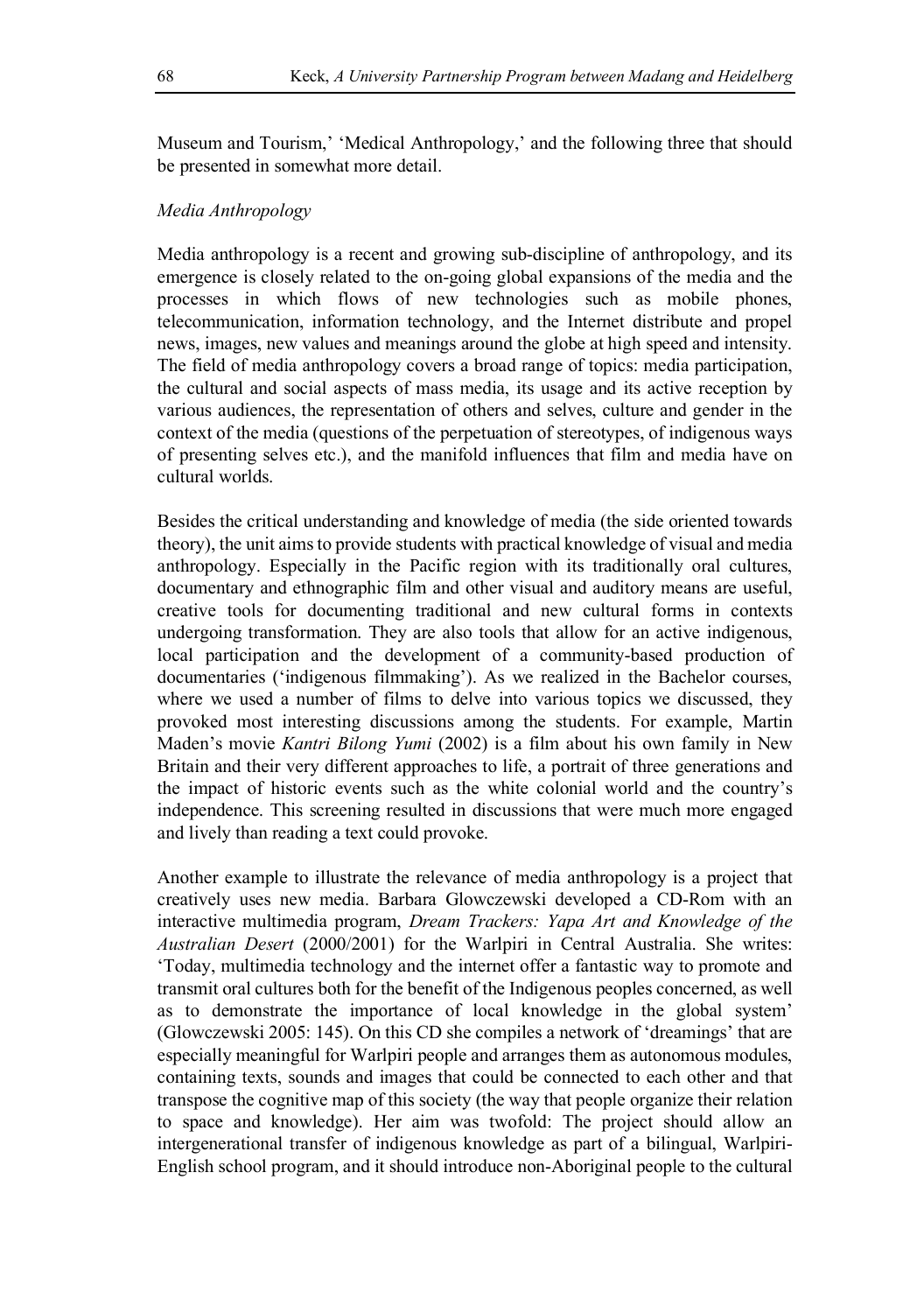and spiritual richness of local knowledge and the complexity of Warlpiri society (Glowczewski 2005: 146-148).

# *Anthropology of mining*

Over the last decades, the mining sector and other forms of resource extraction have been the dominating economic force in Papua New Guinea and have influenced the politics in many ways. With huge new mining projects being started (such as the Ramu Nickel) or planned (Frieda River) and two of the country's largest mining projects, Porgera and Ok Tedi, the lives of many people in the vicinity of these mining sites have changed dramatically. While, on the one hand, local landowners have benefitted from the economic development related to the resource extraction, on the other hand the social, cultural and ecological risks and impacts of mining on local communities are tremendous and generally not what these communities or planners had expected; community responses to mining are accordingly highly diverse. Traditional indigenous cosmologies and cultural Melanesian identities have often been anchored in landscapes that were destroyed in the mining process. Many ideas about 'promises of modernity' in often remote rural regions include access to medical care, education, jobs, roads and commodities such as store goods (Filer and Macintyre 2008); these perceptions of development and various local hopes and images for a bright future are entangled in this mining discourse. The issue of minerals extraction in other Pacific countries (New Caledonia, Australia) and similarities and differences will provide a broader perspective. The perspective of the local people and others such as mining companies, developers, the government, environmentalists, groups which claim a stake in mining issues, and the role of anthropologists as consultants and advocates will be discussed.

#### *Fieldwork and linguistic anthropology*

The on-going loss of various cultural traditions and indigenous world views is accompanied by a loss of the diversity of languages in the Pacific, which is especially noticeable in Papua New Guinea, probably the most linguistically diverse nation in the modern world. The shift to the dominant languages English and Tok Pisin is underway and many local languages are severely endangered. Although Sapir-Whorf's famous hypothesis about the correlation of language and thought has been debated and modified in the last decade, it still holds that cultural world views are expressed in indigenous languages, and when a language dies, a part of the cultural diversity of our world dies as well.

The scholar Steven Winduo writes:

The world of the indigenous people is viewed through their language (...) Our language diversity is closely linked to our biodiversity that without attending to the specific demands for protection, development, and sustainability we can lose cultures, knowledge, and people in this tide of modern changes … (Winduo 2010a).

He continues with the observation by linguist Tove Skutnabb-Kangas (2004: 2) that 'linguistic diversity and biodiversity are correlational' (…) and that knowledge about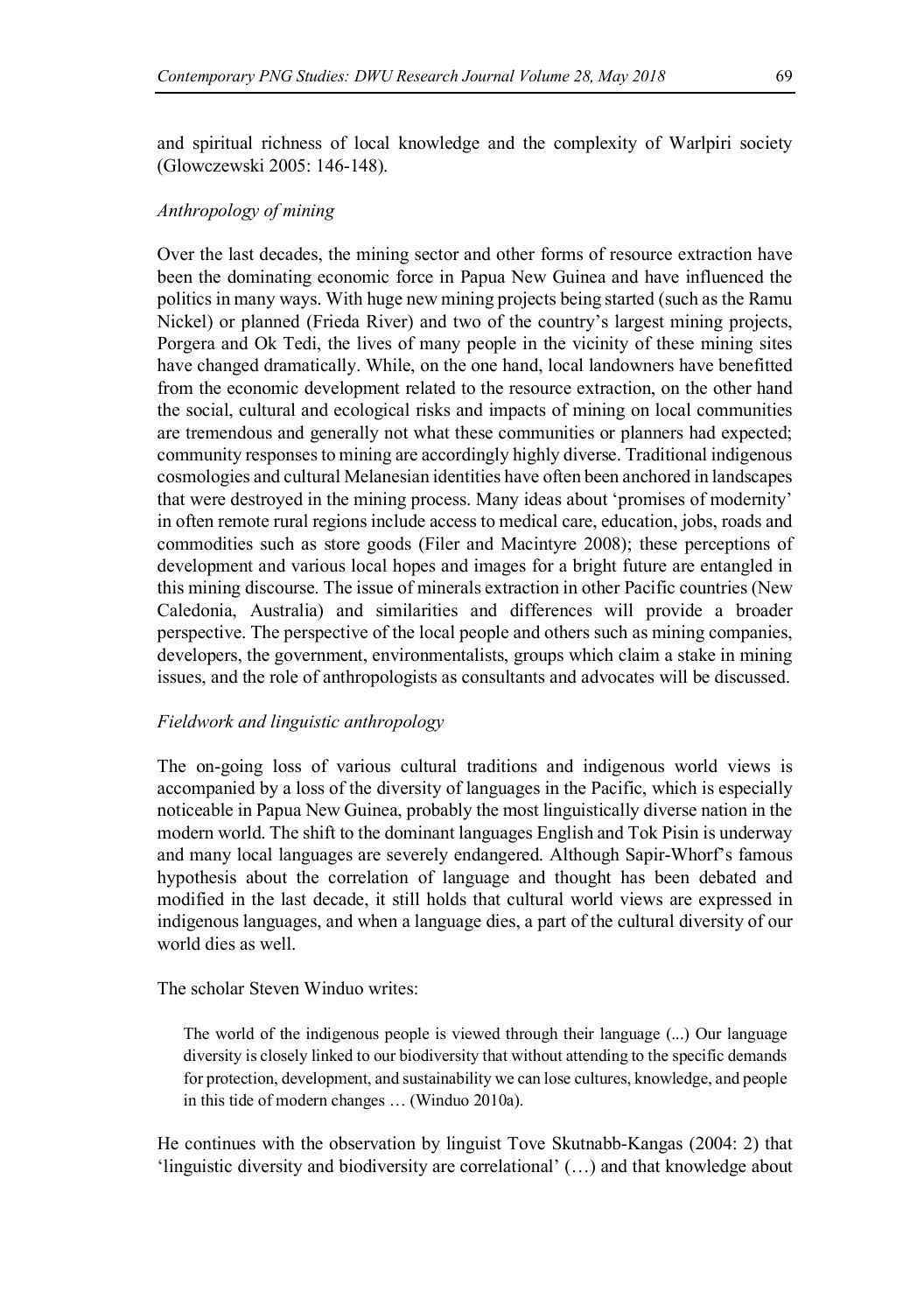'how to maintain biodiversity is encoded in small local languages. Their speakers live in the world's biologically and often also linguistically most diverse areas. Through killing these languages (or letting them die), we thus kill many of the prerequisites for maintaining biodiversity' (Skutnabb-Kangas 2004: 2).

With this unit we wanted to train students in doing fieldwork, the central empirical method of anthropology, in order to document aspects of their (or another) local culture, and to conduct a linguistic survey (collecting word lists, creating an indigenous language dictionary, recording and preserving oral traditions and histories), and therefore help to promote and revive traditional knowledge and skills for the benefit of future generations.

This echoes Winduo's (2010b) plea to encourage the documentation of cultural knowledge systems in any form. In a similar effort, he had asked students from the University of Papua New Guinea to write down stories and cultural knowledge from their area. Lyne Kuraiba, one of these students, whose father comes from the East Coast of New Ireland, writes about the culture-specific practice of tying up a *tanget*. 'When a *tanget* leaf [cordyline terminalis] is being tied up by someone, then this normally means danger or that something has gone wrong', and she gave the example of a son who had left home after a dispute with this father.

> 'After some time the father discovers that a *tanget* near the house is tied up. This is read as a message that the son has vowed never to return to his family. (…) To reconcile the differences and unite the father and son, the father must kill a pig and have a feast to bring his son back into the family' (Winduo 2010b: 5)

# **Concluding remarks**

Peter, a Divine Word University student, should have the last word:

I came here, and I was starting some of the courses offered by Papua New Guinea studies, and I realized that culture was so important in our societies, and when I looked around the campus I usually see students expressing themselves in different ways, mostly the westernized ways.

And I really see that we are moving so fast and we are adopting new cultures where we shouldn't be, because for my case, I see that it is a danger without really knowing what that culture is bringing to our society. We then tend to adopt this culture. One clear example that I would give is that when I came to this university I realized people hugging. When I go to my society, I would not do that because my society does not allow like just hugging with women or women hugging with men.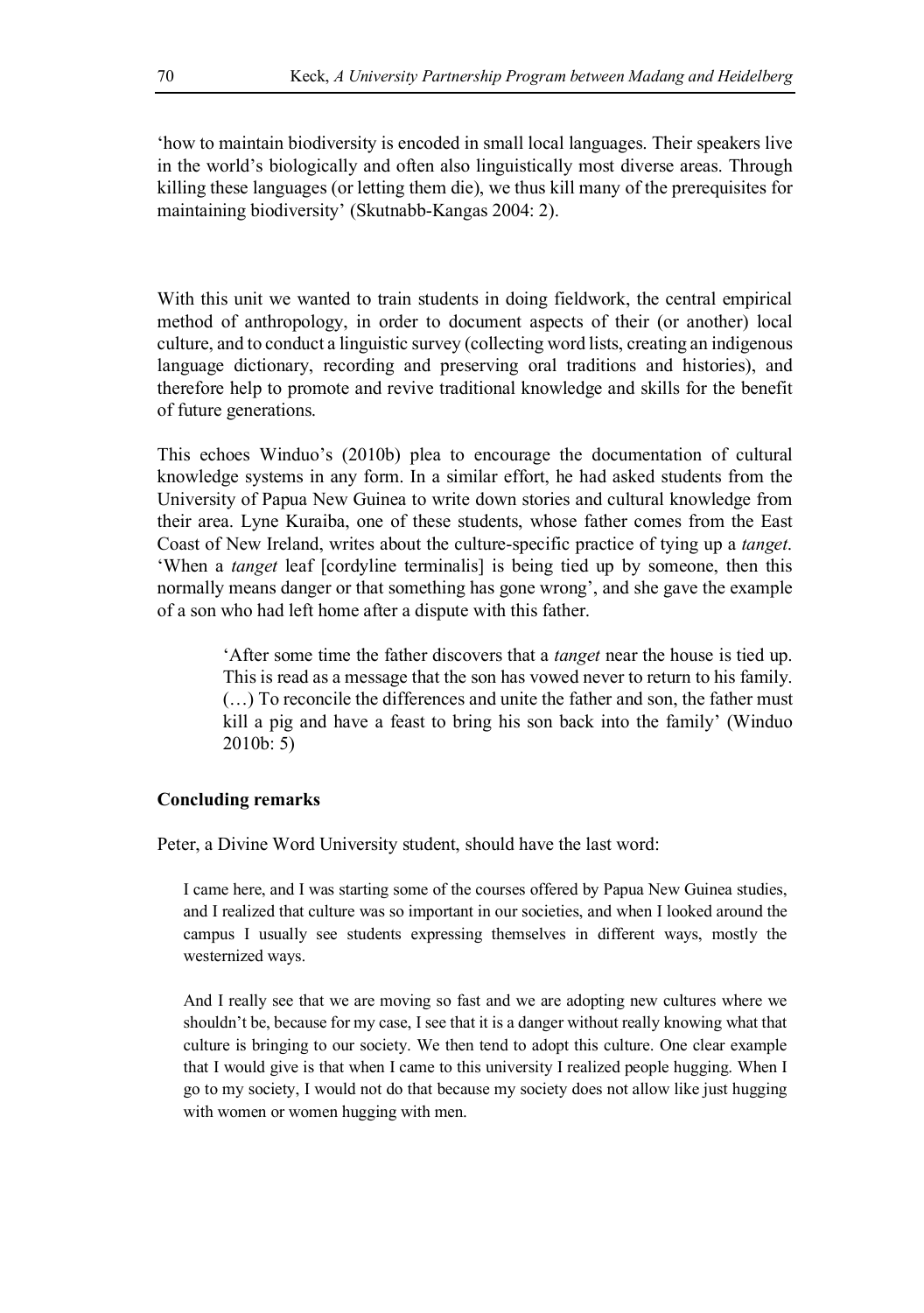And if you do that, then you are going to violate the customs, the tradition of a society, and you might come into conflict with the society's values. That is why I thought that it is very important that you know your culture. And some of the studies we are taking in these three years I tend to neglect what I used to do when I was in the village. I did not take notice of some of the traditions practiced and some people died and for myself I neglected that. I would have adopted some of the things what my elders were doing in the society. For me, they would have knowledge of wisdom from a perspective that I was studying, because I realized that those traditions which were practiced by my elders had some meaning in life.

#### **Notes**

- <sup>1</sup> This paper was previously published as Chapter 13 of Alexis von Poser and Anita von Poser (eds) *Facets of fieldwork. Essays in Honor of Jürg Wassmann*, Universitätsverlag Winter, Heidelberg, 2017*.* Permission to re-publish here was kindly given by Dr. Andreas Barth, Editor of Universitätsverlag Winter GmbH. The author gives sincere thanks to all who have contributed, participated and assisted in many ways and during a number of years so that this partnership could be realized, namely Mark Solon, Pat Gesch, Anastasia Sai, Jerry Semos, Anita and Alexis von Poser, Franziska Herbst, Michèle Ducommun, Christiane Falck, Fabienne Becker, Frauke Meeuw, Lea Stephan, Karin Hermes, Lena Borlinghaus and Paul Bruch. To them and to all others who are not mentioned by name here: *bigpela tenkyu tru*.
- <sup>2</sup> The same name had been chosen for an anthropological book series, originally started in 2004 and published by Berghahn Publishers, see A. von Poser (2013) and Herbst (2016).
- <sup>3</sup> It developed from the Divine Word Institute founded in 1980.
- <sup>4</sup> The intended partnership with the state University of Papua New Guinea (UPNG) in Port Moresby was made difficult by the unstable security situation in Port Moresby; with the change of the Open Campus of the UPNG Branch in Madang into a distance-learning university, more intense cooperation and an academic exchange with this institution became impossible as well.
- <sup>5</sup> An additional form of a mutual exchange of research results is represented by the Tandem Research Program initiated by J. Schlehe together with students of Gadjah Mada University in Indonesia. Anthropology students of both universities jointly conduct training fieldwork while annually alternating between Indonesia and Germany (Schlehe 2013).
- <sup>6</sup> In some Melanesian societies, today the concept of *kalja* (or *kalsa*, 'culture'), is preferred with a significance differing from *kastom. Kalja* practices are seen as a resource to which each individual of the respective group has access and as a chance of earning money (e.g. in tourism) (Dalsgaard and Otto 2011: 142-144). On the occasion of performing a dance imported from a different region of Papua New Guinea in 2007 in the Yupno village of Gua, the performers, some of them from other regions and working as teachers in the Yupno region, also talked about *kalja*  and were hoping for advice how to market their dance on a national and an international level – an example of how the concepts *kastom* and now *kalja* are spreading and now being given a new local significance. What is clear is that the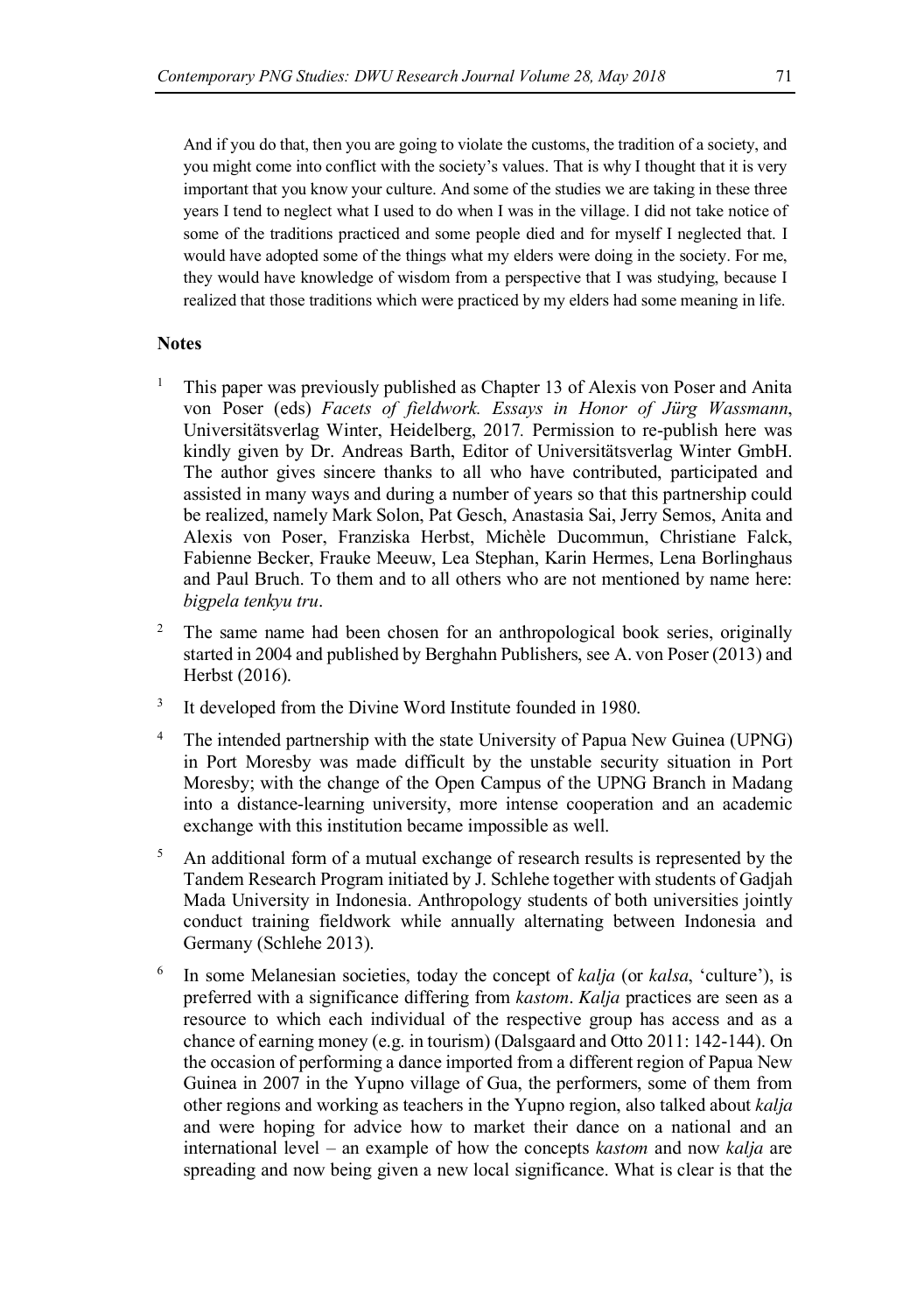two concepts *kastom* and *kalja* can be understood in different ways not only in the anthropological discussion but in the respective local context.

- <sup>7</sup> While, in current anthropology, the 'preservation of identity' is criticized as an outdated, static concept, whereas anthropologists are talking about a person's multiple identities and see identity as constructed, as a constantly changing cultural process, many Divine Word University students understand cultural identity as something clearly more fixed, static and permanent.
- <sup>8</sup> These and the following statements were given when the different anthropology courses were evaluated.
- These Heidelberg students, although participating actively in the exchange program, were funded separately by individual grants provided by the DAAD. The University Partnership program supplied the means for the exchange of lecturers, but not for students.

# **References**

- Batty, D. (2015). *Kabelbel*. Film. http://www.kabelbel.com/index.php [Accessed November 4, 2015].
- Becker, F. (2010a). Cultural Shifts in Papua New Guinea. A Discussion among Students of the Divine Word University. Unpubl. M.A. Thesis and Film, Institute of Ethnology, Heidelberg University.
- Becker, F. (2010b). *The Heidelberg-Madang Academic Partnership*. Film.
- Condon, A., and M. Cruz (2008). *Morning Comes So Soon*. Film.
- Crook, T. (2010). 'Re-describing and Transferring Knowledge in Oceania.' European Society for Oceanists, Eighth ESFO conference, 5th – 8th July 2010. Centre for Pacific Studies, University of St. Andrews. http://www.standrews.ac.uk/esfo2010/ [accessed October 15, 2015].
- Dalsgaard, S., and T. Otto (2011). From *kastam* to *kalsa*? Leadership, Cultural Heritage and Modernization in Manus Province, Papua New Guinea. In *Made in Oceania* (pp. 141–160), E. Hviding and K. Rio (Eds.). Wantage: Sean Kingston.
- Filer, C., and M. Macintyre. (2006). Grass Roots and Deep Holes. Community Responses to Mining in Melanesia. *The Contemporary Pacific*, *18*(2), 215– 231.
- Friedman, J. (1994). *Cultural Identity and Global Processes*. London et al.: Sage.
- Geyrhalter, N. (2002). *Elsewhere.* Film:

https://www.geyrhalterfilm.com/en/elsewhere.

- Glowczewski, B. (2000/2001). *Dream Trackers Yapa Art and Knowledge of the Australian Desert*. Paris: UNESCO Publishing. CD-Rom.
- Glowczewski, B. (2005). Returning Indigenous Knowledge in Central Australia. 'This CD-ROM brings everybody to mind.' In *The Power of Knowledge, the*

-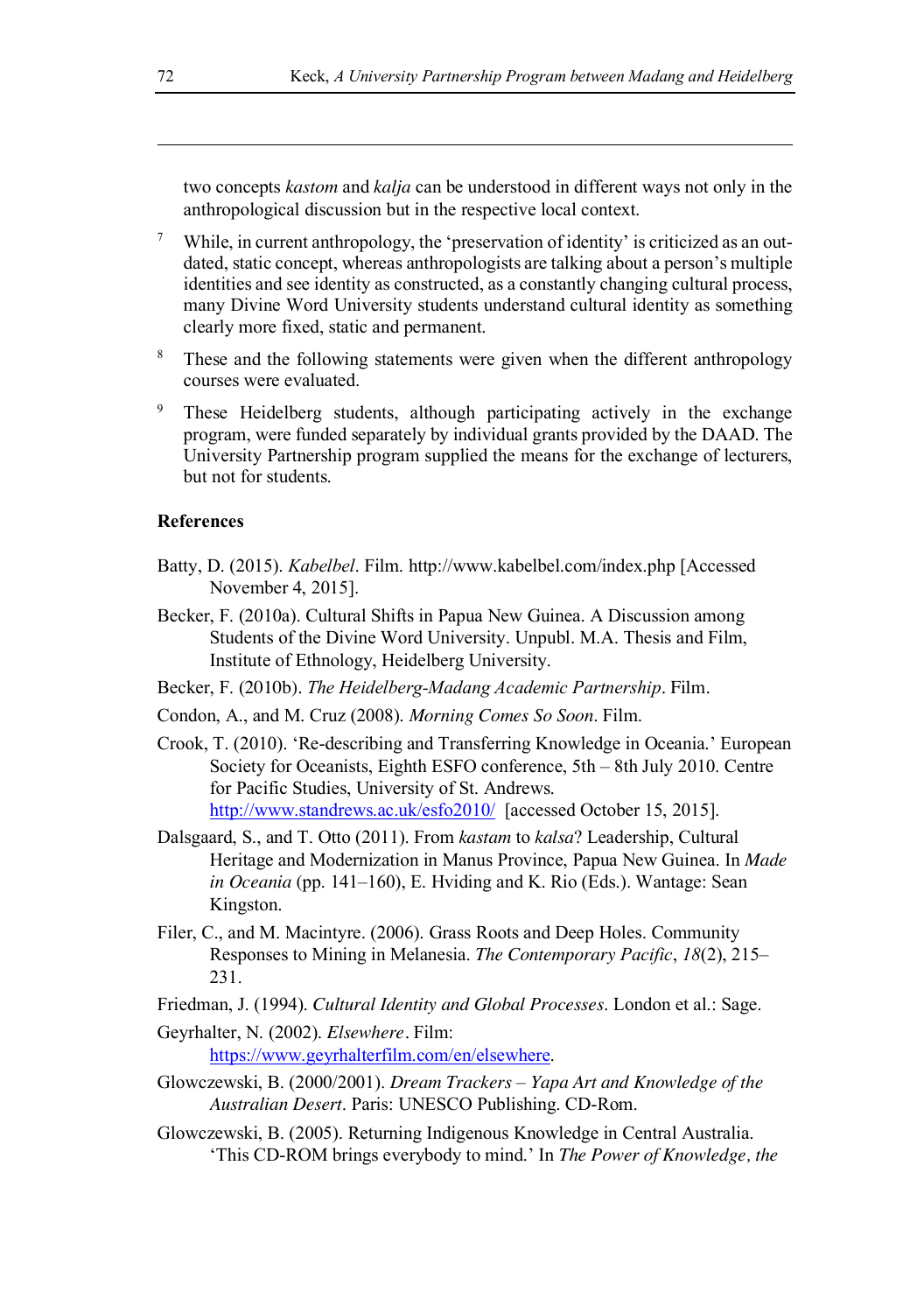*Resonance of Tradition* (pp. 145–160)*,* G.K. Ward and A. Muckle (Eds.). Canberra: AIATSIS Research Program (Papers from AIATSIS Indigenous Studies Conference, September 2001).

- Glowczewski, B., R. Henry, and T. Otto (2013). Relations and Products. Dilemmas of Reciprocity in Fieldwork. *The Asia Pacific Journal of Anthropology, 14*(2), 113–125.
- Herbst, F. (2016). *Biomedical Entanglements. Conceptions of Personhood in a Papua New Guinea Society.* New York and Oxford: Berghahn. (Person, Space and Memory in the Contemporary Pacific, Vol. 5).
- Jaarsma, S. R. (ed.) (2002). *Handle with Care. Ownership and Control of Ethnographic Material*. Pittsburgh: University of Pittsburgh Press.
- Keck, V. (1995). *Historical Atlas of Ethnic and Linguistic Groups in Papua New Guinea* (Volume 1, Part 3: Madang). Basel: Wepf.
- Keck, V. (2005). *Social Discord and Bodily Disorders. Healing among the Yupno in Papua New Guinea*. Durham, NC: Carolina Academic Press.
- Keck, V. (2014). 'Handle with Care.' Reziproker Wissenstransfer in Ozeanien und die Verantwortung des Ethnologen im 21. Jahrhundert. *Paideuma, 60*, 67–88.

Maden, M. (2002). *Kantri Bilong Yumi*. Film.

- Maden, M. (2008). *Crater Mountain Story*. Film.
- Matbob, P. (2012). Vot tru o sans moni? A study of DWU students' behaviour during the 2007 elections in PNG.' *Contemporary PNG Studies: DWU Research Journal*, 16: 52-63.
- Meinerzag, A. (2015). *Being* Mande*. Person, Land and Names among the Hinihon in the Adelberg Range, Papua New Guinea.* Heidelberg: Universitätsverlag Winter. (Heidelberg Studies in Pacific Anthropology, Vol. 3)*.*
- Morauta, L. (1979). Indigenous Anthropology in Papua New Guinea. *Current Anthropology, 20*(3), 561–567.
- Parker, L. (2015). A Hawaiian Canoe Crosses the Oceans, Guided by Sun and Stars. *New York Times* (Science), November 2, 2015. http://www.nytimes.com/2015/11/03/science/a-hawaiian-canoe-crossestheoceans-guided-by-sun-and-stars.html?emc=eta1 $\&$ r=1 [Accessed] November 4, 2015].
- von Poser, A.T. (2013). *Foodways and Empathy. Relatedness in a Ramu River Society, Papua New Guinea.* New York and Oxford: Berghahn. (Person, Space and Memory in the Contemporary Pacific, Vol. 4).
- von Poser, A.T. (2014). *The Accounts of Jong. A Discussion of Time, Space, and Person in Kayan, Papua New Guinea.* Heidelberg: Universitätsverlag Winter. (Heidelberg Studies in Pacific Anthropology, Vol. 2).
- Redfearn, J. (2010). *Sun Come Up.* Film.
- Schlehe, J. (2013). Wechselseitige Übersetzungen. Methodologische Neuerungen in transkulturellen Forschungskooperationen. In T. Bierschenk, M. Krings and C. Lentz (Eds.) *Ethnologie im 21. Jahrhundert* (pp. 97–100). Berlin: Reimer.